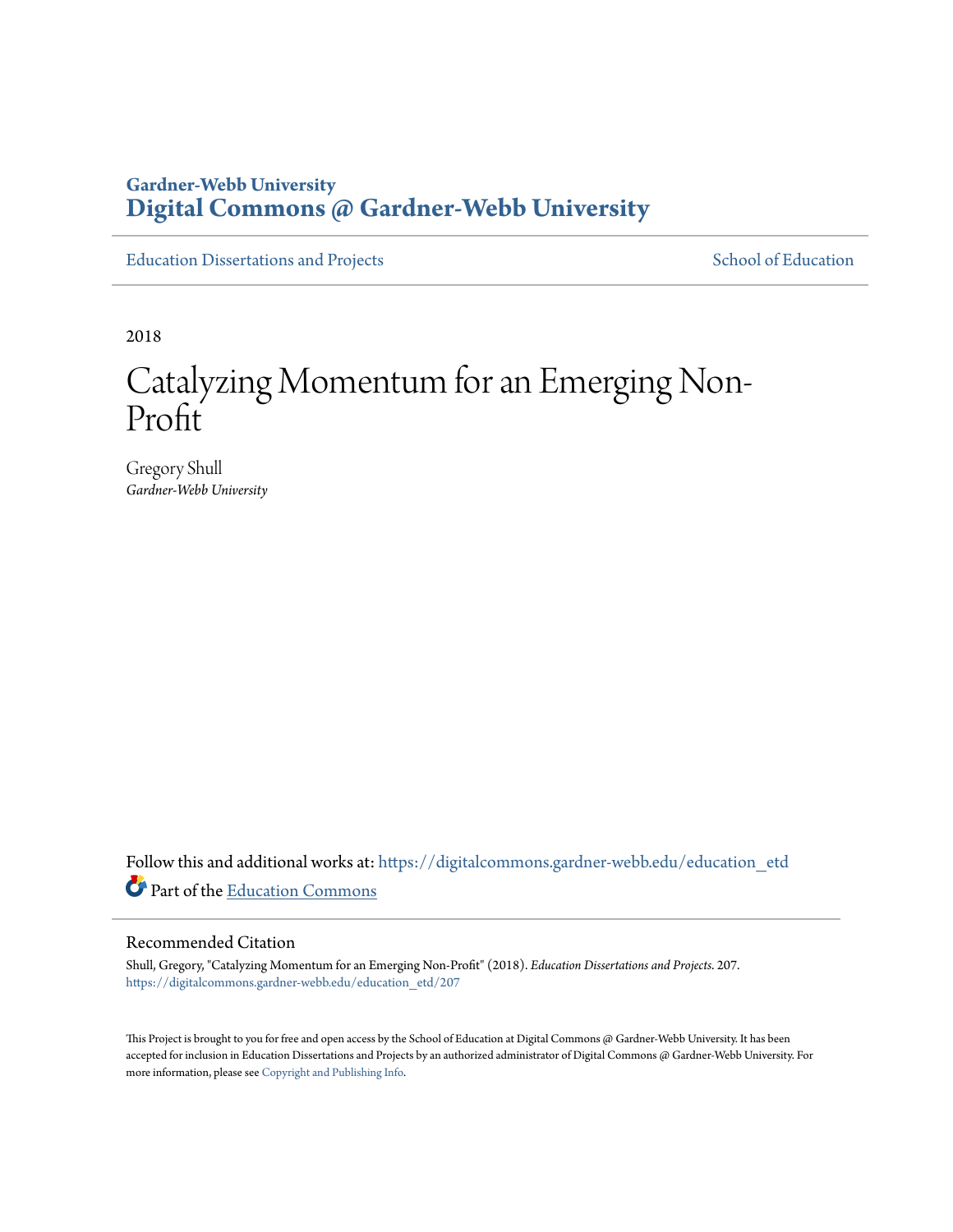# Consultancy Project Executive Summary

| Organization:             | Gardner-Webb University School of Education                   |
|---------------------------|---------------------------------------------------------------|
| <b>Project Title:</b>     | Catalyzing Momentum for an Emerging Non-Profit                |
| Candidate:                | <b>Gregory Shull</b>                                          |
| <b>Consultancy Coach:</b> | Dr. Jeffrey Hamilton                                          |
| Defense Date:             | July 2, 2018                                                  |
| Authorized by:            | Dr. Carolyn Jackson, Executive Director<br>The Banker's House |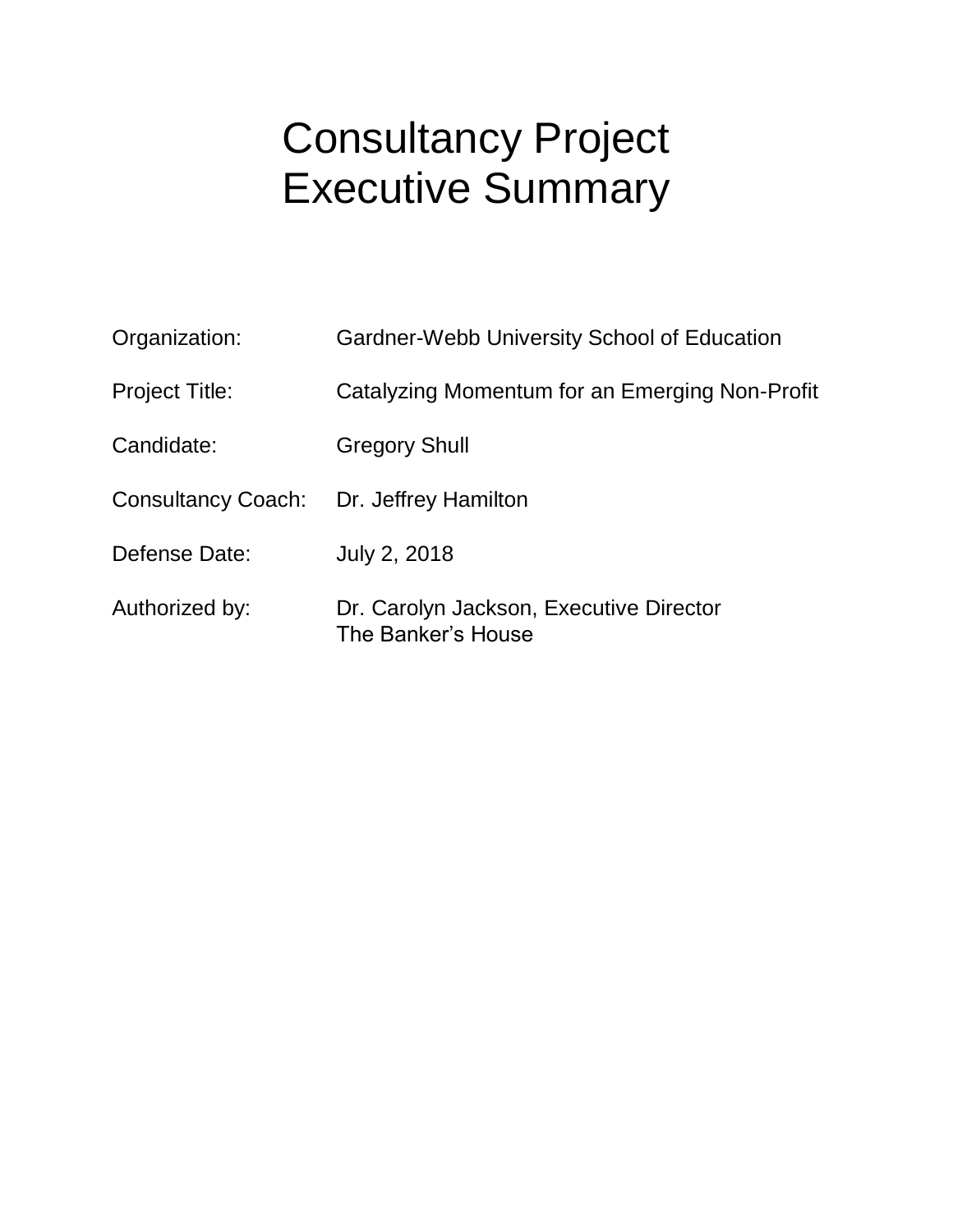#### **Acknowledgments**

<span id="page-2-0"></span>"Iron sharpens iron, and one man sharpens another." Proverbs 27:17

I began work on my doctoral degree in August 2014 in the area of Educational Leadership. Although the course works were rigorous and enlightening, it was difficult to find purpose from the venture. I made a fortunate discovery during the summer semester in hearing about the Organizational Leadership in Education program from Dr. John Balls, a mentor, and friend. I am likely one of very few who have ever transferred from one doctorate program of study to another but found my place among those who could help sharpen me personally and professionally.

Please let it be known that I wholeheartedly appreciate the opportunities provided to me by Drs. Doug Eury, John Balls, and Jeff Hamilton as they approved and assisted in my transition to the Organizational Leadership program while providing a means for making sure I could do so financially and successfully.

Foremost, I appreciate the support of my devoted wife Amy, beautiful daughter Reagan, as well as my cheerleading mother Cindy, and generous father-in-law, Gary, who all contributed in many ways in helping make this project possible. A special thank you also to Dr. Carolyn Jackson of The Banker's House for her sincerest trust and guidance in working with me on the project, Drs. Stephen Fisher and Brian Hunnell of Cleveland County Schools for their mentorship and friendship, and to my professors at Gardner-Webb University for the many rewarding and energizing experiences. Finally, I thank Conrad Martin, Erin Cook, Meredith Garrett, Greg Grier, Worley "Nick" Johnson, Tuan "Archie" Nguyen, Ralph Patin, and Chance Witherspoon, my cohort members, for their shared wisdom, encouragement, and unconditional support.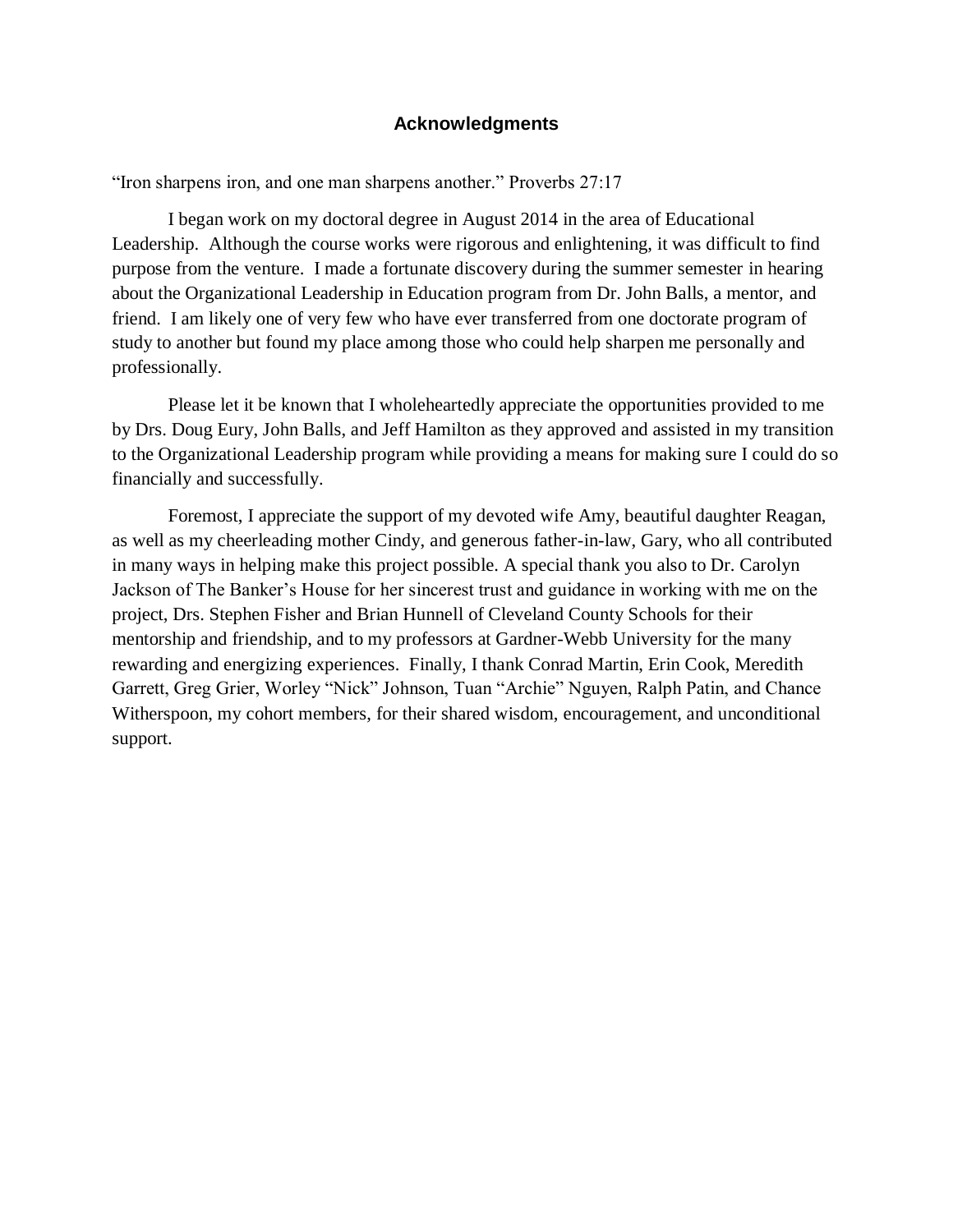#### **Abstract**

#### Catalyzing Momentum for an Emerging Non-Profit

<span id="page-3-0"></span>The purpose of this project was to lead The Banker's House through a strategic planning process. Our overarching goal was to systematically plan for the self-sustainability of The Banker's House organization. Through the strategic planning sessions, four committees were established as well as sub-goals for reaching toward organizational self-sustainability. The four committees – Program Development, Finance & Operations, Marketing, and Quality Assurance – have own their strategic initiatives and provide an organized approach to measuring and monitoring progress. A new organization mission statement emerged early in the process, guiding the formulation of the committee goals. Over the three-year consultancy experience, the organization has achieved nearly all goals noted on the three-year plan and will soon undergo another strategic planning experience at the conclusion of 2018. The consultancy experience catalyzed momentum for the organization by providing a partner at no expense to help create, plan, organize, deliver, mobilize, and execute a strategic planning process that qualified the goals for organizational success.

Keywords: The Banker's House, strategic planning process, committees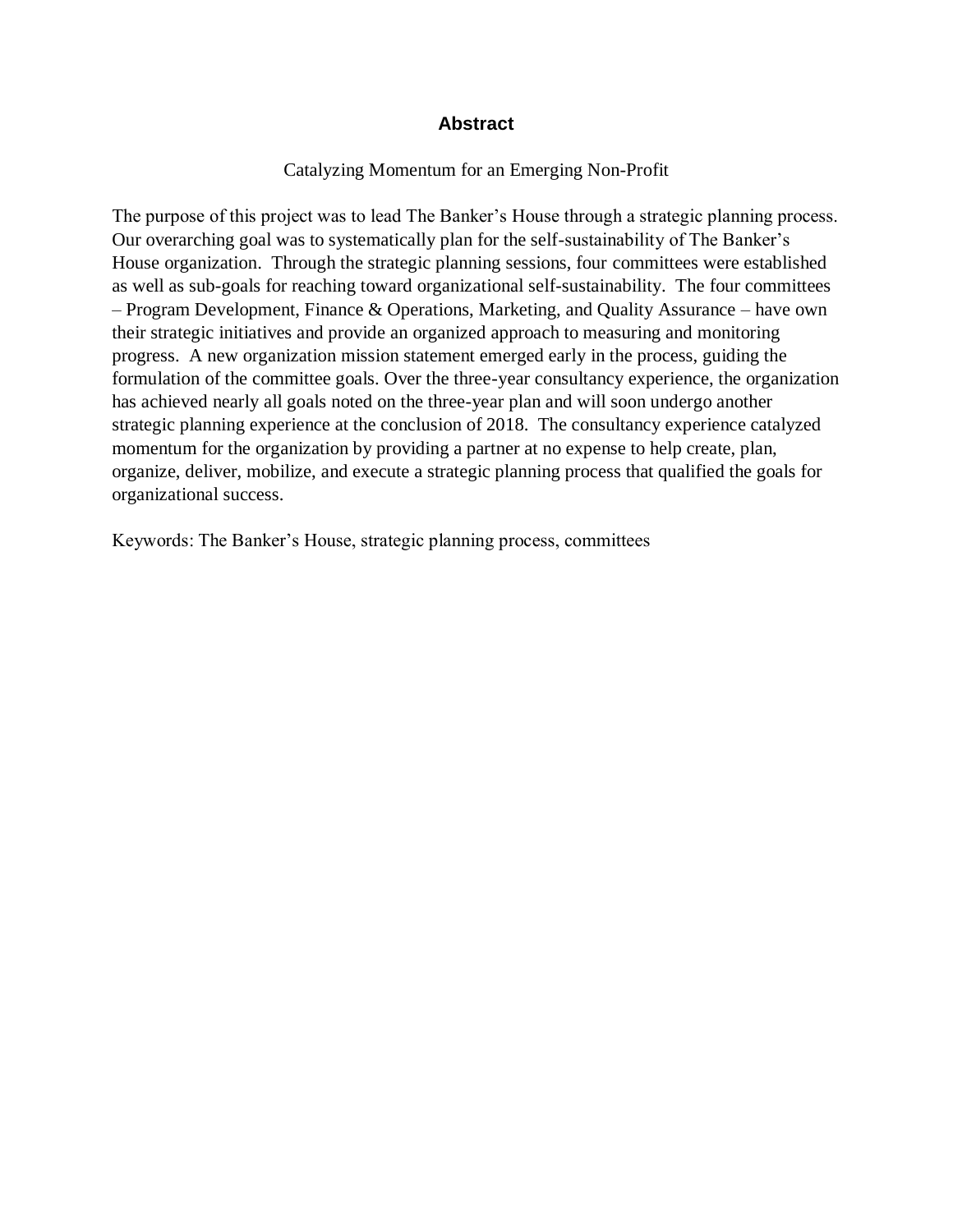## **Table of Contents**

| 1.1                     |       |                   |   |
|-------------------------|-------|-------------------|---|
|                         | 1.3   |                   |   |
| $\mathbf{2}$            |       |                   |   |
| 2.1                     |       |                   |   |
| 2.2                     |       |                   |   |
| 2.3                     |       |                   |   |
| 3 <sup>1</sup>          |       |                   |   |
| 3.1                     |       |                   |   |
|                         | 3.2   |                   |   |
| $\overline{\mathbf{4}}$ |       |                   |   |
| 4.1                     |       |                   |   |
| 4.2                     |       |                   |   |
| 4.3                     |       |                   |   |
|                         | 4.4.1 |                   |   |
|                         | 4.4.2 |                   |   |
| 5                       |       |                   |   |
| 6                       |       |                   |   |
| 6.1                     |       |                   |   |
| 6.2                     |       |                   |   |
| $\mathbf{7}$            |       | <b>Milestones</b> | 7 |
| 8                       |       |                   |   |
| 9                       |       |                   |   |
| 10                      |       |                   |   |
| 11                      |       |                   |   |
|                         |       |                   |   |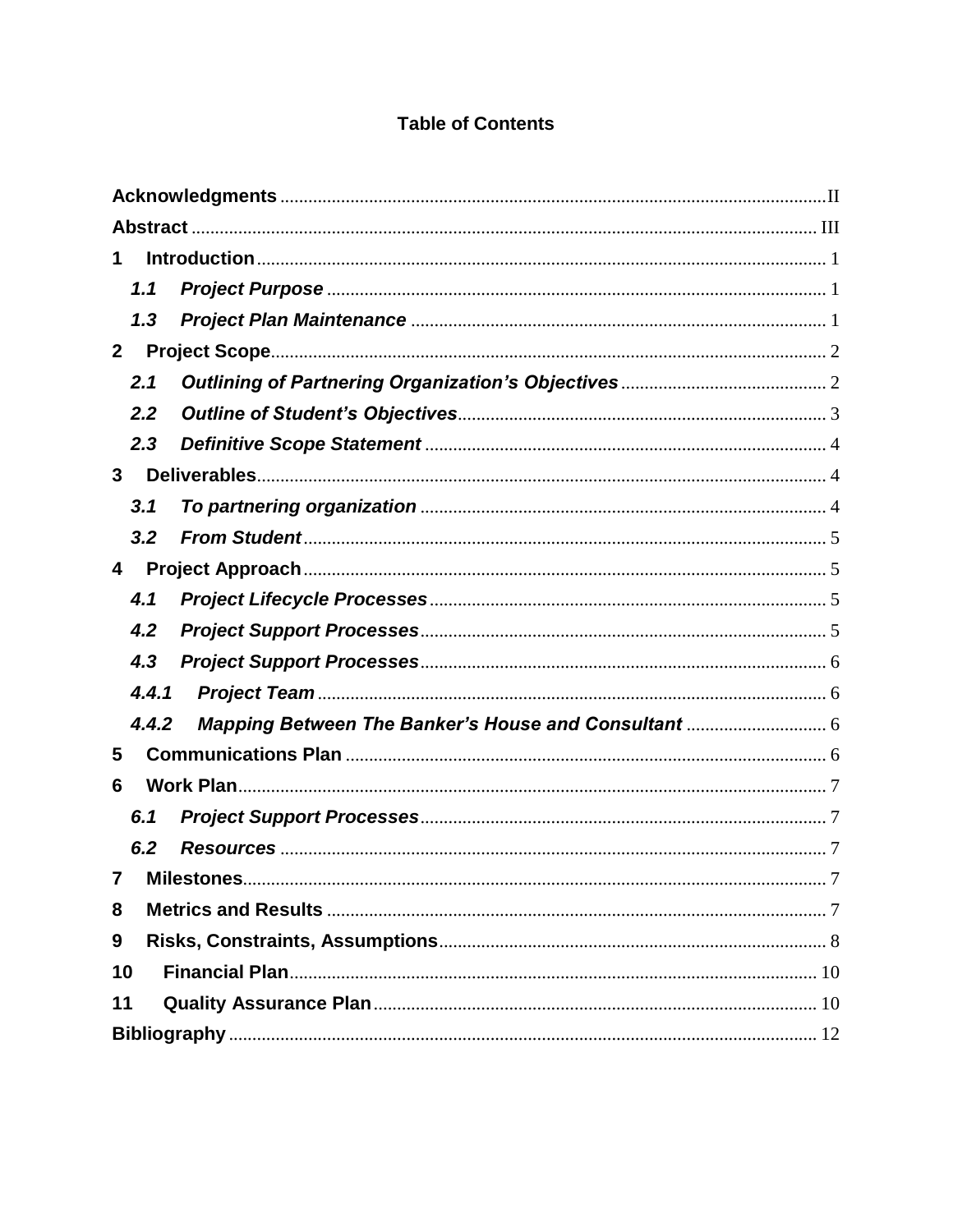## <span id="page-5-0"></span>**1 Introduction**

#### *1.1 Project Purpose*

<span id="page-5-1"></span>The purpose of this project was to lead The Banker's House through a strategic planning process in an effort to plan ways for the organization to become selfsustainable.

In 2015, the organization did not have a clear mission or vision and relied heavily on the contributions of those closely related to the Blanton family -- former residents of The Banker's House – also known as The Banker's House Foundation Board. The Foundation Board desired for the organization to plan for future sustainability without the need for financial support from the Board. This change would require an outside consultant provided by Gardner-Webb University to organize and execute a change initiative to guide the organization toward attainable goals for achieving eventual selfsustainability.

#### *1.2 Associated Documents*

- 1.2.1. The Banker's House Mission Statement
- 1.2.2. The Banker's House Strategic Plan (Committee Goals)

#### *1.3 Project Plan Maintenance*

<span id="page-5-2"></span>Once created, the organization's strategic plan addresses several points of interest made into the form of measurable goals by the Foundation Board, the Advisory Council, and the community stakeholders. The goals were established to pave the way toward self-sustainability and short- and long-term organizational development.

Plan Monitoring:

- The Strategic Plan Committee Chairs delivered monthly updates to the Advisory Council
- Advisory Council discussed progress on goal attainment
- The Marketing, Program Development, and Finance & Operations committee met monthly; Quality Assurance committee met quarterly
	- $\circ$  The committee plans were reviewed each month and revised as needed based on the organization's fluidity and fast-paced goal attainment
	- $\circ$  Some goals became obsolete quickly and were removed from the Plan
	- o At this time, nearly all goals have been met and it is time to begin a new strategic planning process to create a new three-year plan for the organization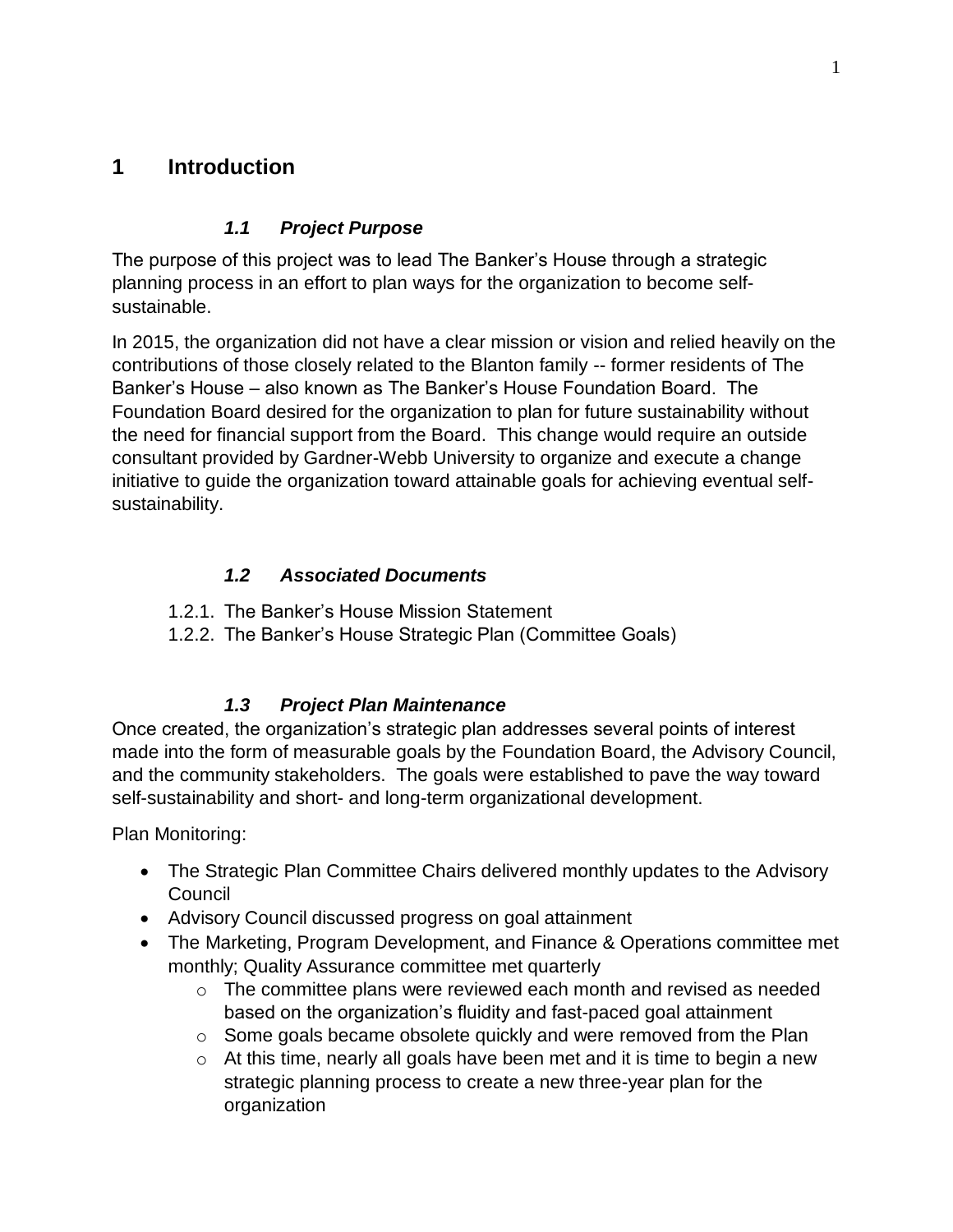## <span id="page-6-1"></span><span id="page-6-0"></span>**2 Project Scope**

#### *2.1 Outlining of Partnering Organization's Objectives*

- Lead the Banker's House through a strategic planning process
	- o Gather input and feedback from stakeholders
	- o Lead formulation effort of a new mission statement
	- o Help form committees and establish committee chairs
	- o Guide committees through creation process of strategic goals aligning with the organization's new mission
- Assist in monitoring and measuring goal attainment
- Help provide reports/updates to the Advisory Council on committee progress
- Modify strategic goals based on progress and pace
- Provide consultation to the organization on a variety of other needs in an ex officio capacity

## *2.1.1 Success Criteria (Goals)*

Marketing Goals

- Goal 1: Increase awareness of public events and rental space for private events
- Goal 2: Create a public education presentation
- Goal 3: Develop a social media and communications strategy
- Goal 4: Develop a Separate Webpage for Weddings

Program Development

- Goal 1: Conduct Market Research
- Goal 2: Historical and Educational Information communicated often about the house
- Goal 3: Fundraising Event Series
- Goal 4: Determine Community Needs
- Goal 5: Partnerships With Area Attractions

Finance & Operations

- Goal 1: Banker's House finances and operations will demonstrate the highest level of fidelity
- Goal 2: Banker's House will show adequate and effective governance
- Goal 3: Banker's House Board will create supporting committees for specific functions

Finance & Operations

• Goal 1: The Banker's House will provide diverse experiences that compliment other entities in the community.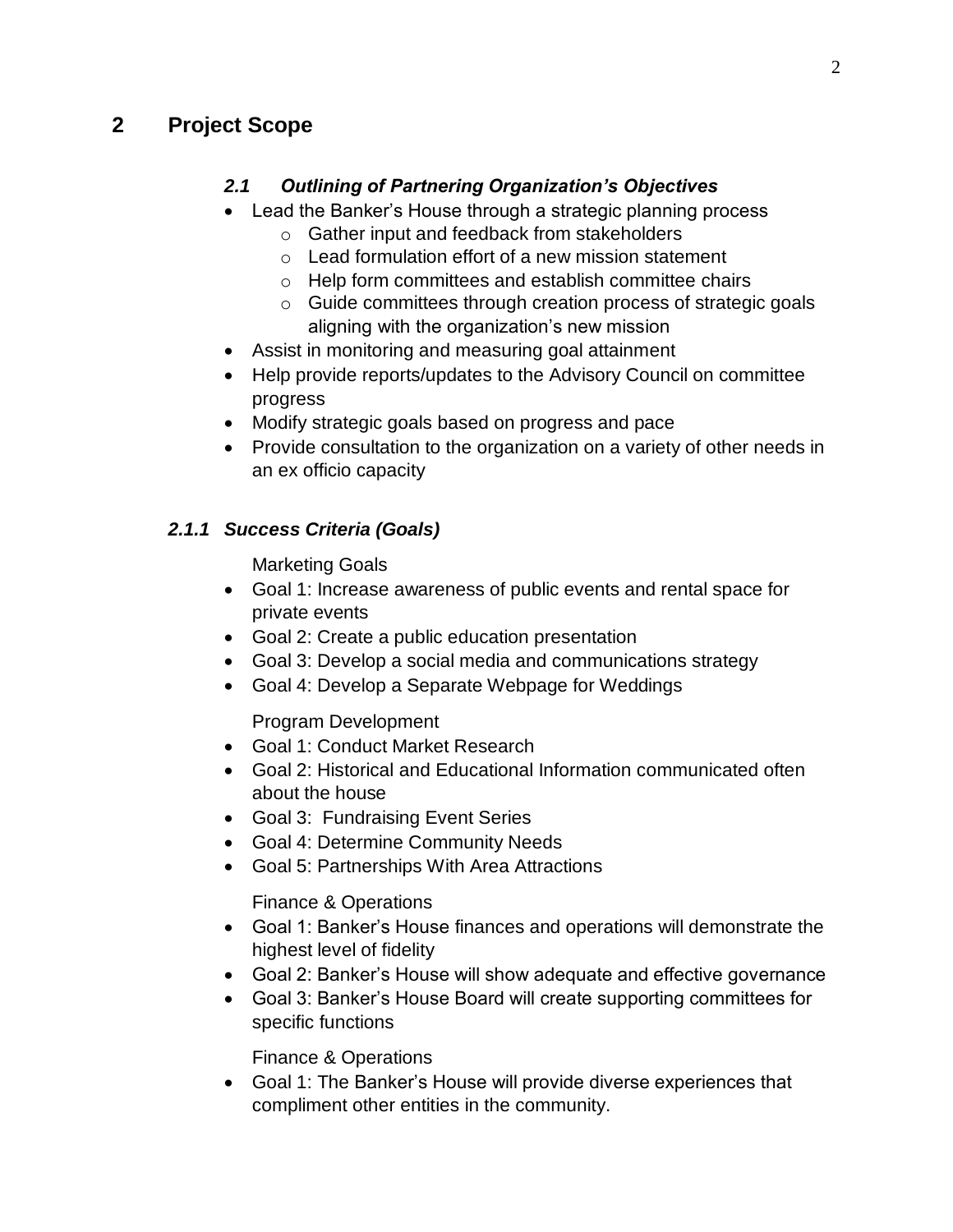- Goal 2: Increase Volunteerism with The Banker's House
- Goal 3: The Banker's House will be an excellent environment to work, perform, volunteer and visit.

#### *2.1.2 Risks*

The Banker's House welcomed the consultancy project as they recognized that their long-term dreams for the organization could not be made possible without a roadmap for success. They also knew that without the consultant, the organization would very likely continue to rely too heavily on the personal financial assistance of the Foundation Board.

## *2.2 Outline of Student's Objectives*

## <span id="page-7-0"></span>*2.2.1 Objectives*

The scope of the project was to lead The Banker's House through a strategic planning process. It was the responsibility of the consultant to gather input and feedback, lead the formulation of a new organizational mission statement, guide committees through the creation process of strategic goals aligning with the organizational mission, help monitor and measure those goals, and report progress to the advisory council on goal attainment. Throughout the reporting period of the consultation, guidance would be provided in making sure organizational goals are obtained or adjusted.

## *2.2.2 Success Criteria*

Three measures of the consultancy project include the consultant's ability to:

- Complete a strategic planning process deemed a success by the organization
- Remain in good standing throughout the three-year term while contributing to organizational goal attainment
- To help the organization navigate toward self-sustainability

## *2.2.3 Risks*

See section 2.1.2 and Table 7 to in section 6.1 of the Executive Summary.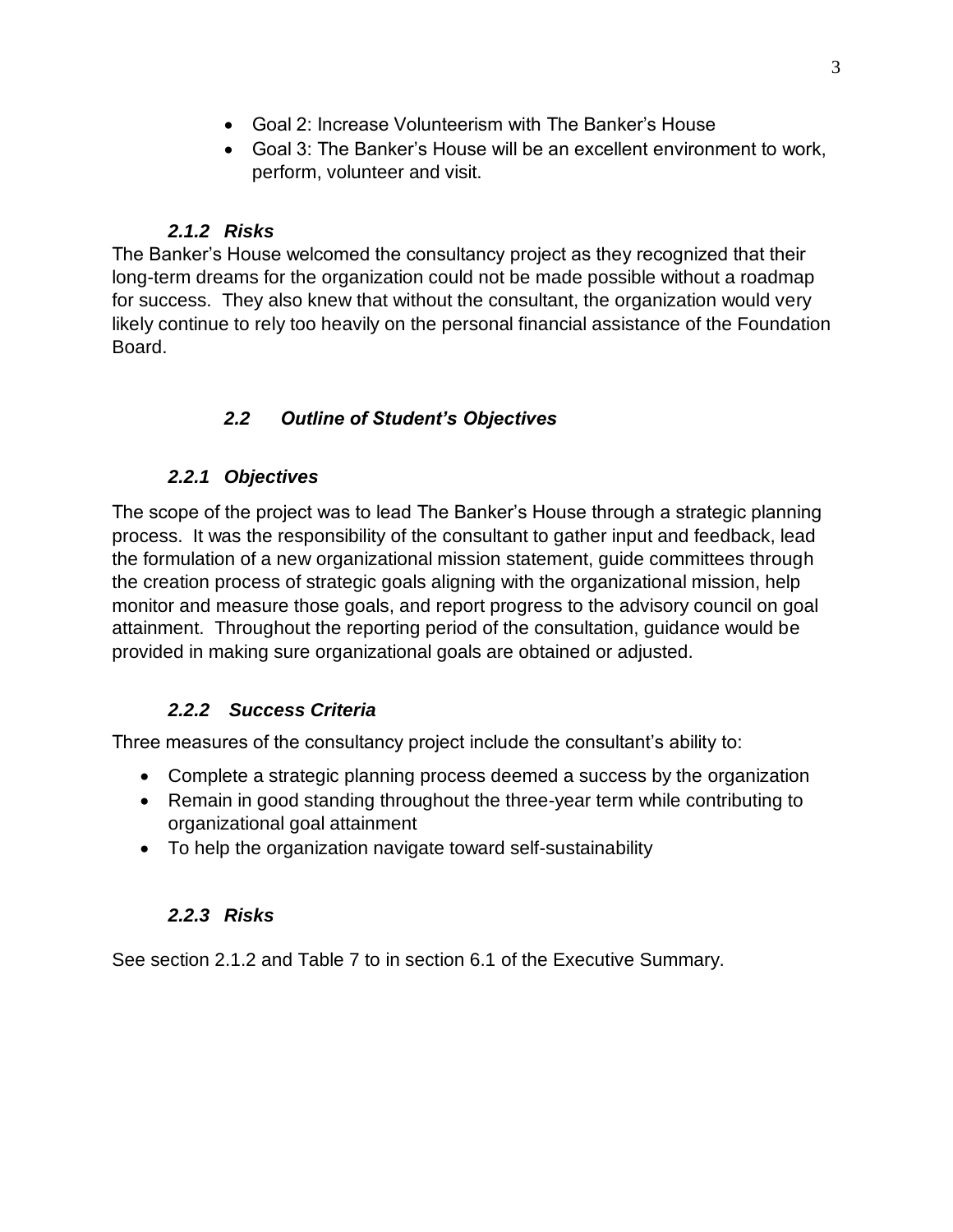#### *2.3 Definitive Scope Statement*

<span id="page-8-0"></span>The focus of the consultant project is to lead The Banker's House through a strategic planning process to provide a roadmap for organizational self-sustainability.

The scope included:

- Leading the Banker's House through a strategic planning process and help define organizational, mission-driven goals.
- Organize committees to assist in executing the goals while providing a necessary amount of volunteerism

## <span id="page-8-1"></span>**3 Deliverables**

#### *3.1 To partnering organization*

<span id="page-8-2"></span>The consultant's timeline for phases one through five are shown in Table 1 along with the timeline for completion. The final project phase was the ongoing measuring, monitoring, and reporting progress toward goal attainment.

Table 1

| <b>Project Timeline</b> |                                   |                        |
|-------------------------|-----------------------------------|------------------------|
| Phases                  | <b>Description</b>                | <b>Start/End Dates</b> |
| <b>Phase One</b>        | Meet with the advisory council    | December, 2015         |
|                         | to facilitate the creation of the |                        |
|                         | mission and vision                |                        |
| Phase Two               | Form the committees – based       | January, 2016          |
|                         | on interest – for goal planning   |                        |
| <b>Phase Three</b>      | Meet with committees to create    | March, 2016            |
|                         | measureable goals                 |                        |
| <b>Phase Four</b>       | Create a comprehensive            | March-April, 2016      |
|                         | strategic business plan for The   |                        |
|                         | Banker's House based on           |                        |
|                         | committee input                   |                        |
| <b>Phase Five</b>       | Monitor, assessing, and modify    | Ongoing                |
|                         | the strategic plan at the         |                        |
|                         | direction of The Banker's         |                        |
|                         | <b>House Advisory Council</b>     |                        |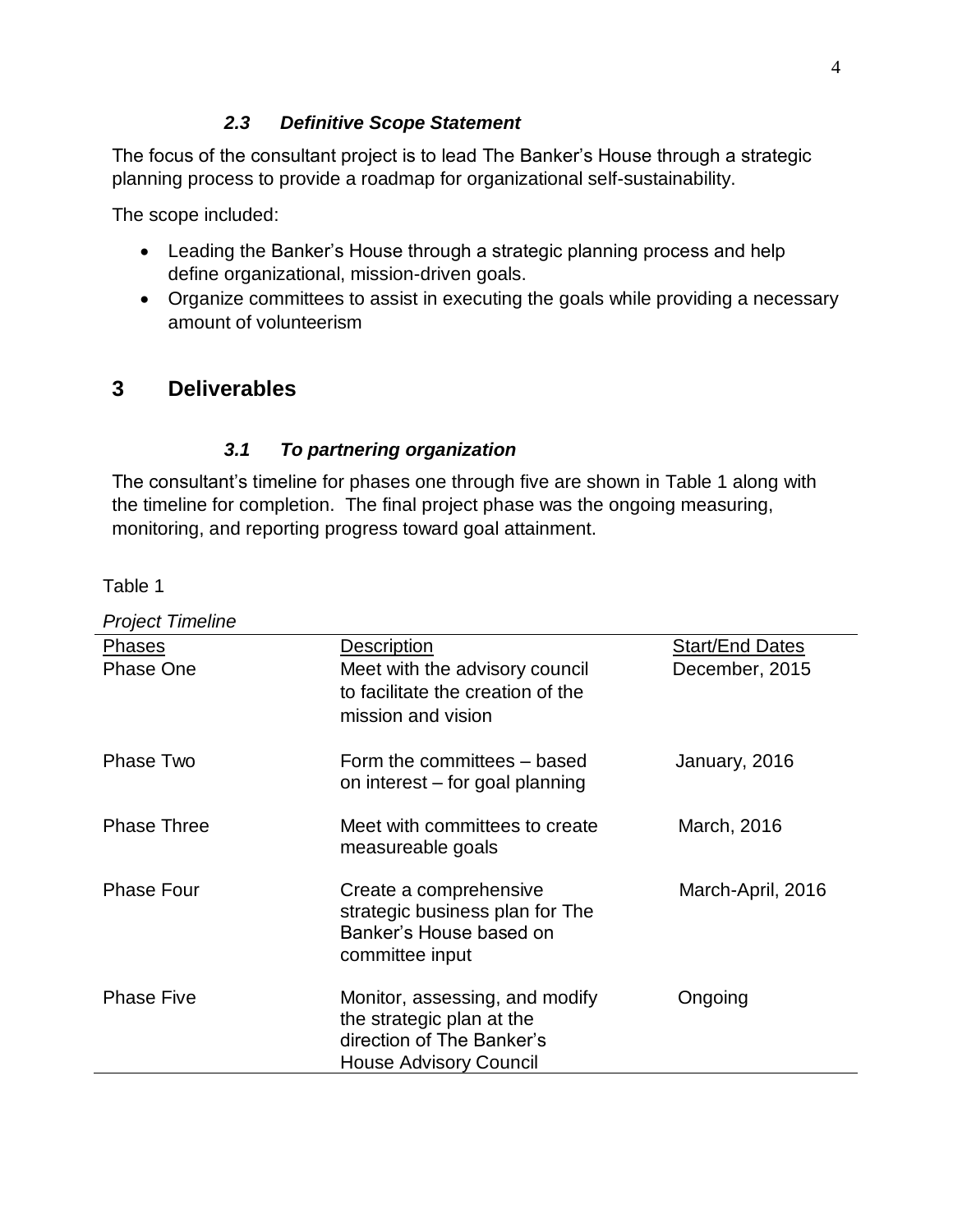Organizational Committees

- Committee Chairs were determined at initial kickoff meeting
- Committees met regularly to determine progress toward goal attainment
- Committee members also volunteered at organizational events regularly to ensure short-term successes

## *3.2 From Student*

<span id="page-9-0"></span>Throughout the three-year consultancy project, the student provided the following to the organization:

- Led the organization through a strategic planning process
	- o Gathered input and feedback from stakeholders
	- $\circ$  Led the formulation of a new mission statement
	- o Helped form committees and establish committee chairs
	- o Guided committees through creation process of strategic goals aligning with the organization's new mission
- Assisted in monitoring and measuring goal attainment
- Helped provide reports/updates to the Advisory Council on committee progress
- Modified strategic goals based on progress and pace
- Provided consultation to the organization on a variety of other needs in an ex officio capacity

## <span id="page-9-1"></span>**4 Project Approach**

## *4.1 Project Lifecycle Processes*

<span id="page-9-2"></span>The project was divided into a five-phase process to ensure the organization and consultant would experiences successes along the way while chipping away at a variety of achievable goals. Phase one consisted of guiding the creation process of a mission statement for The Banker's House. Phases two through four involved leading the creation process of the strategic plan alongside volunteer committees. The final phase entailed the monitoring, assessing, and modification process of the strategic plan.

## *4.2 Project Support Processes*

<span id="page-9-3"></span>The individual phases of the project were monitored and assessed to provide updates to the Advisory Council on goal attainment. As goals were obtained and The Banker's House advanced at a pace faster than anticipated, the goals were modified and/or removed as needed under the direction of the executive director.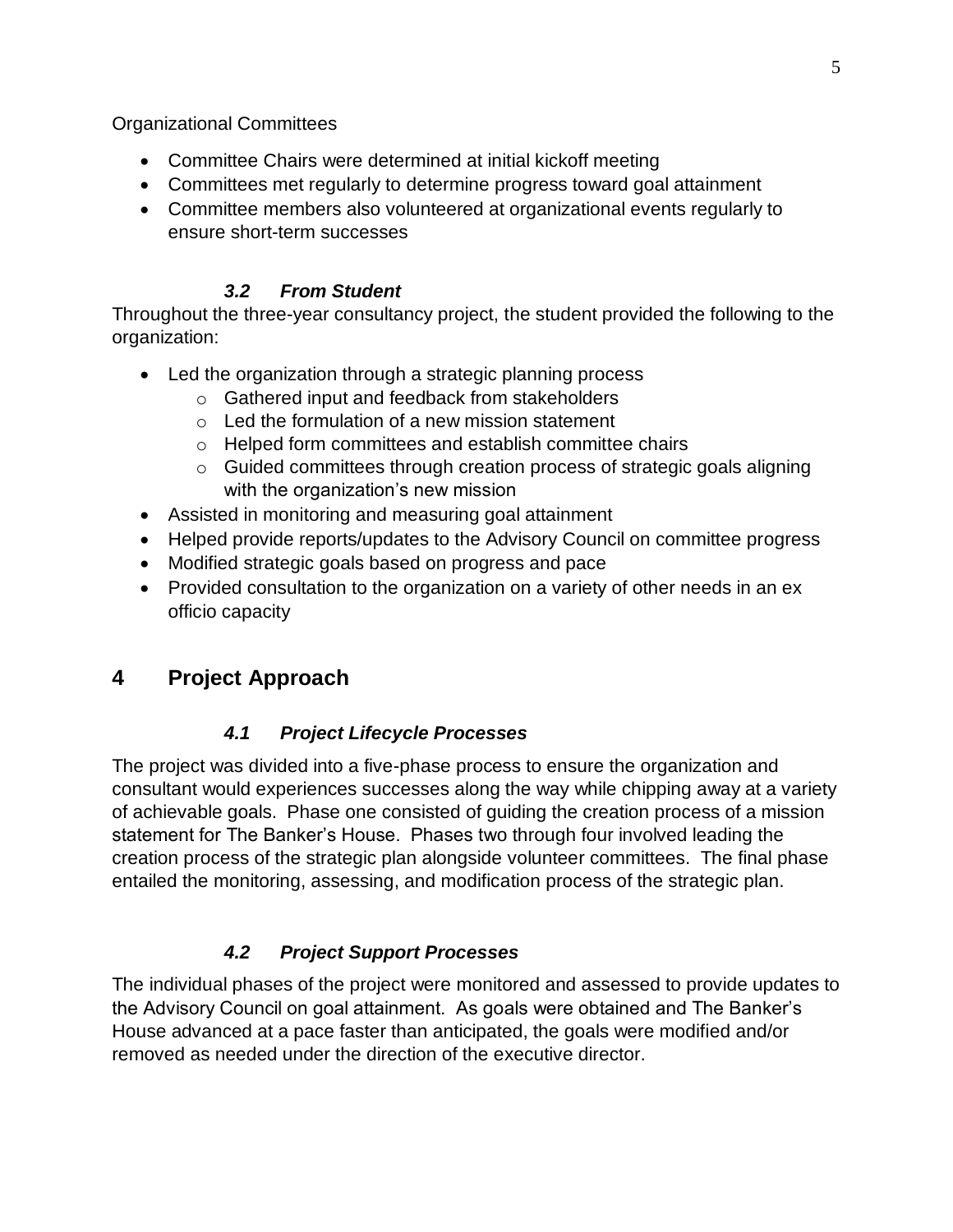#### *4.3 Project Support Processes*

<span id="page-10-0"></span>The executive director of The Banker's House served as the site supervisor and provided a great deal of support, trust, and leeway to lead the strategic planning process for the organization with full support of the organization. Both the consultant and the site supervisor also worked collectively to ensure the processes and procedural approach was the ideal fit for the organization as well as the consultant.

#### *4.4.1 Project Team*

<span id="page-10-1"></span>The project team consisted of the consultant, the site supervisor (executive director of The Banker's House), an advisory council, variety of working committees, the Gardner-Webb University supervisor/advisor, and the Banker's House Foundation Board. Hierarchically, the Foundation Board provides oversight to the advisory council that was led by the executive director. Members of the advisory council chaired the committees.

#### *4.4.2 Mapping Between The Banker's House and Consultant*

<span id="page-10-2"></span>The consultant worked alongside the executive director as a sounding wall, think partner, and was treated as an equal in the decision-making process. The consultant's relationship with the organization can be attributed directly to the site supervisor's strong, unwavering leadership.

## <span id="page-10-3"></span>**5 Communications Plan**

The intent was to ensure the consultant was the project lead for strategic planning while making sure the organization could function as if the process was a logical progression toward self-sustainability.

The notable communications included meeting with the advisory council and to facilitate the creation of the mission and vision with the committees, meet with the individual committees initially to create measureable goals and periodically throughout the threeyear project to ensure organization was on target for goal attainment, and to attend monthly advisory council meetings to report any advances, delays, or modifications to goal attainment per meetings and conversations with the committees. Additionally, the consultant stayed in contact with the site supervisor to aid the organization in a variety of tasks necessary for short- and long-term success.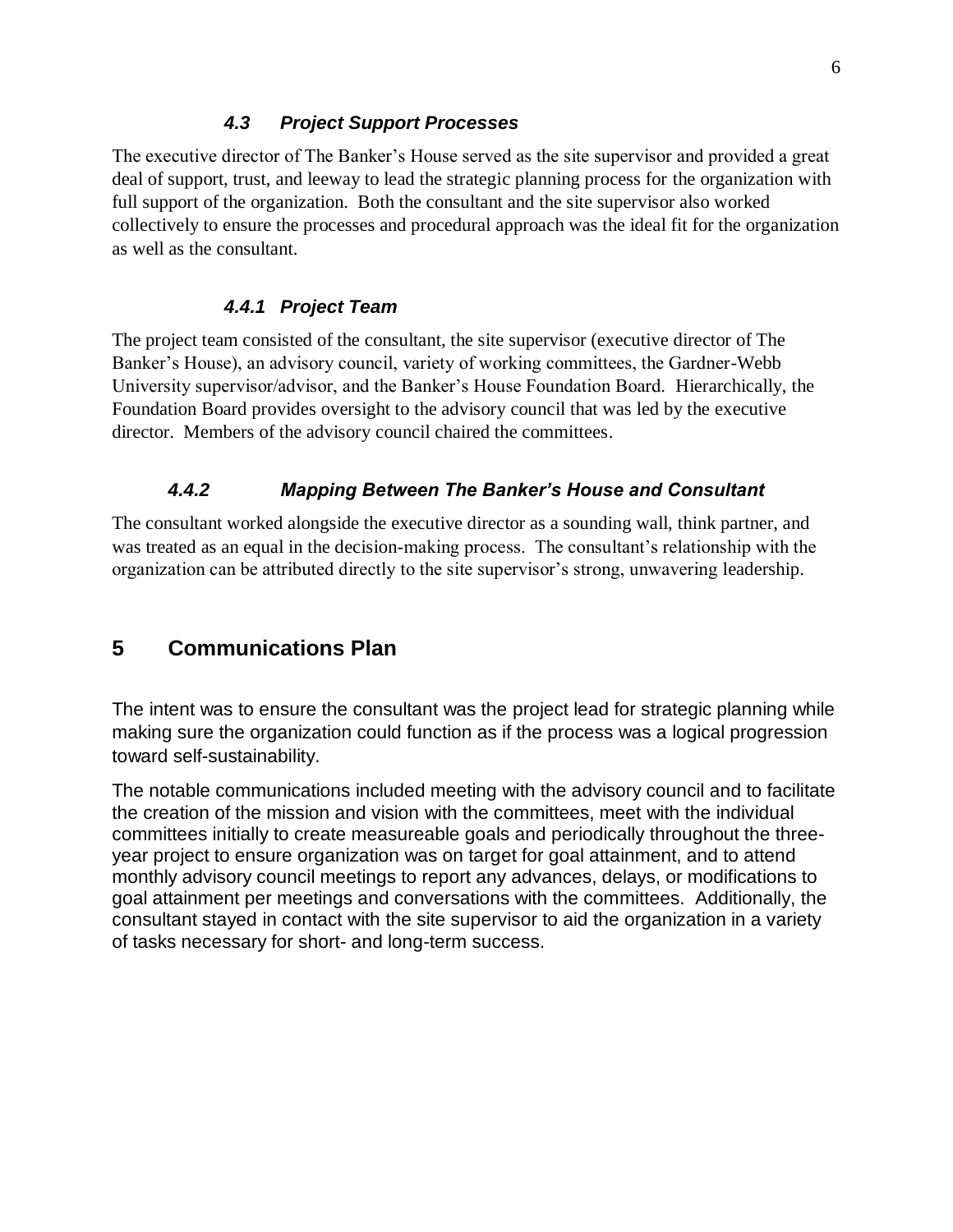#### <span id="page-11-0"></span>**6 Work Plan**

#### *6.1 Project Support Processes*

<span id="page-11-1"></span>See Section Table 3 to in section 9 of the Executive Summary.

#### *6.2 Resources*

<span id="page-11-2"></span>The Banker's House provides training opportunities for volunteers on an as-needed basis. Otherwise, all resources are in the form of mentors from a human resources capacity. Other resources included the organizational leadership program teachers from Gardner-Webb University. Drs. Hamilton and Eury provided specific guidance to the consultant to ensure a strong beginning phase of the strategic planning process. Moreover, Dr. Carolyn Jackson of The Banker's House provided assistance along the way and helped lobby for funds if and when a special project arose that would require an independent budget.

#### <span id="page-11-3"></span>**7 Milestones**

Table 2

| <b>Milestones</b>       |                                      |                      |
|-------------------------|--------------------------------------|----------------------|
| <b>Milestone Number</b> | <u>Title</u>                         | <b>Forecast Date</b> |
|                         | <b>Consultancy Purpose</b>           | December, 2015       |
|                         | <b>Develop Project Objectives</b>    | April, 2016          |
| 3                       | Scope development                    | April, 2016          |
|                         | Develop Summary of business benefits | <b>July, 2016</b>    |
| 5                       | Develop Risk Assessment              | December, 2016       |
| 6                       | Summary of facts                     | April, 2017          |
|                         | Develop Project Plan Outline         | April, 2017          |
| 8                       | <b>Forecast Estimated Budget</b>     | August, 2017         |
| 9                       | <b>Quality Assurance Plan</b>        | December, 2017       |
| 10                      | <b>Document Overall Plan</b>         | April, 2018          |
|                         | <b>Final Project</b>                 | <b>July, 2018</b>    |

#### <span id="page-11-4"></span>**8 Metrics and Results**

See Appendices B-E of the Executive Summary.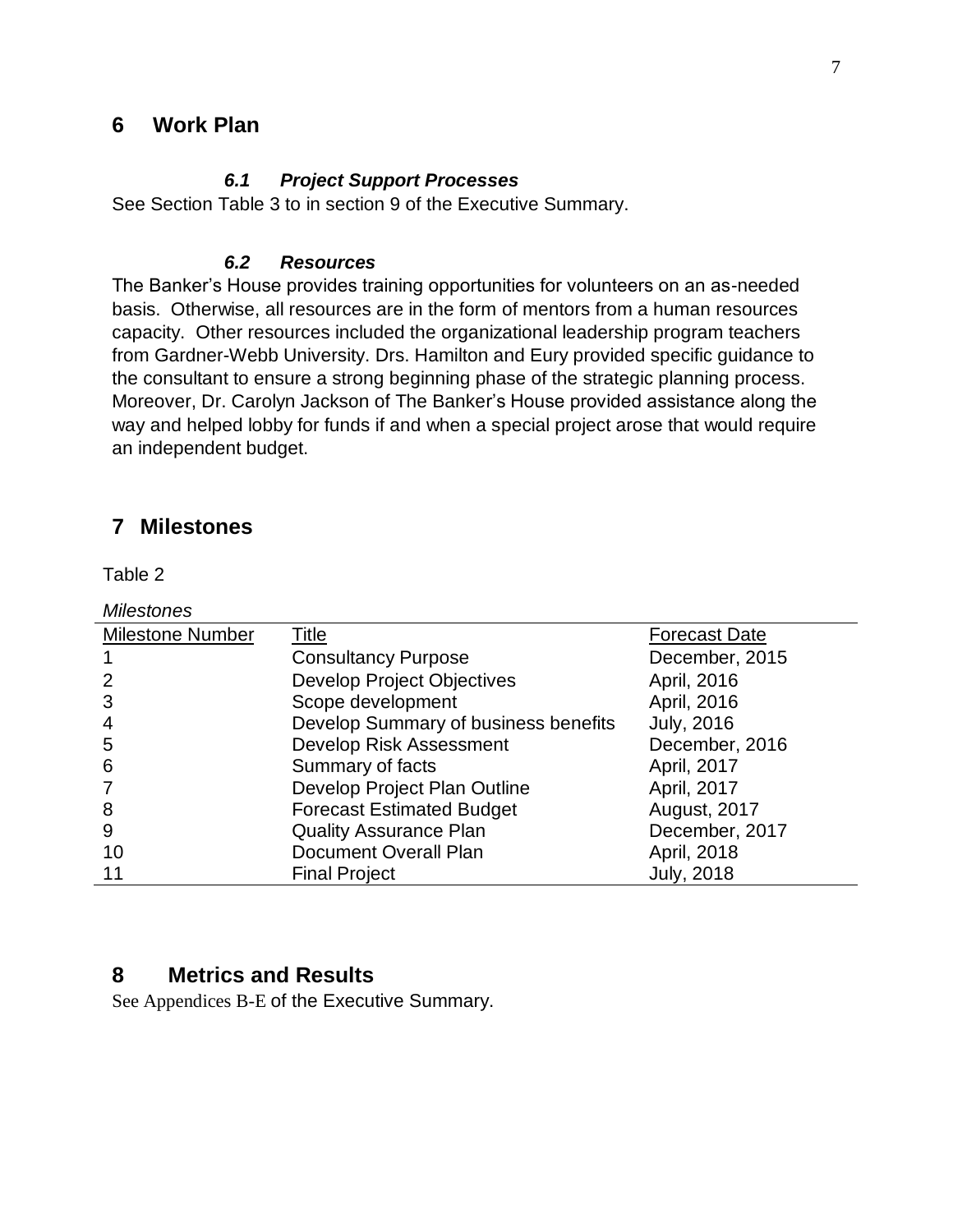## <span id="page-12-0"></span>**9 Risks, Constraints, Assumptions**

Tables 3, 4, and 5 display a variety of risks associated with the relationship between the consultant and The Banker's House as well as means for mitigating the risks. Additionally, an contingency plan was established to ensure the consultant could approach the project in an adequate amount of support and resources.

#### Table 3

*Risk Assessment Table*

| <b>Risk</b><br>Lack of<br>Competence               | <b>Risk Level</b><br>Medium | <b>Risk Details</b><br>The Banker's House had<br>no true gauge for the<br>consultant's ability to<br>complete assigned tasks. | Action<br>Work closely with GWU program<br>instructors to ensure a quality<br>experience for The Banker's<br>House.                                                                                                      |
|----------------------------------------------------|-----------------------------|-------------------------------------------------------------------------------------------------------------------------------|--------------------------------------------------------------------------------------------------------------------------------------------------------------------------------------------------------------------------|
| Inefficient<br>Time<br>Planning                    | High                        | Consultant works a<br>regular job, attends<br>school, has a part-time<br>job, another consultation<br>project, and a family.  | The consultant will work hand-in-<br>hand with the consultancy<br>advisor establishing a deliverable<br>timeline and shared<br>responsibilities to ensure work is<br>completed as expected.                              |
| Lack of<br>potential<br>organizational<br>interest | Medium                      | Organization has already<br>worked with consultants<br>who have yielded minimal<br>results.                                   | Leverage Gardner-Webb<br>University reputation and<br>program guidance to ensure<br>consultancy success.                                                                                                                 |
| Lack of<br><b>Resources</b>                        | Low                         | Organization is working<br>on a limited budget                                                                                | The consultancy is free-of-<br>charge for The Banker's House.                                                                                                                                                            |
| <b>Political Risk</b>                              | High                        | Consultant is involved in<br>a high profile project                                                                           | The consultant will provide<br>regular progress reports to the<br>client supervisor and GWU<br>supervisor to ensure goals and<br>duties align with the desired<br>direction of both organizations<br>and the consultant. |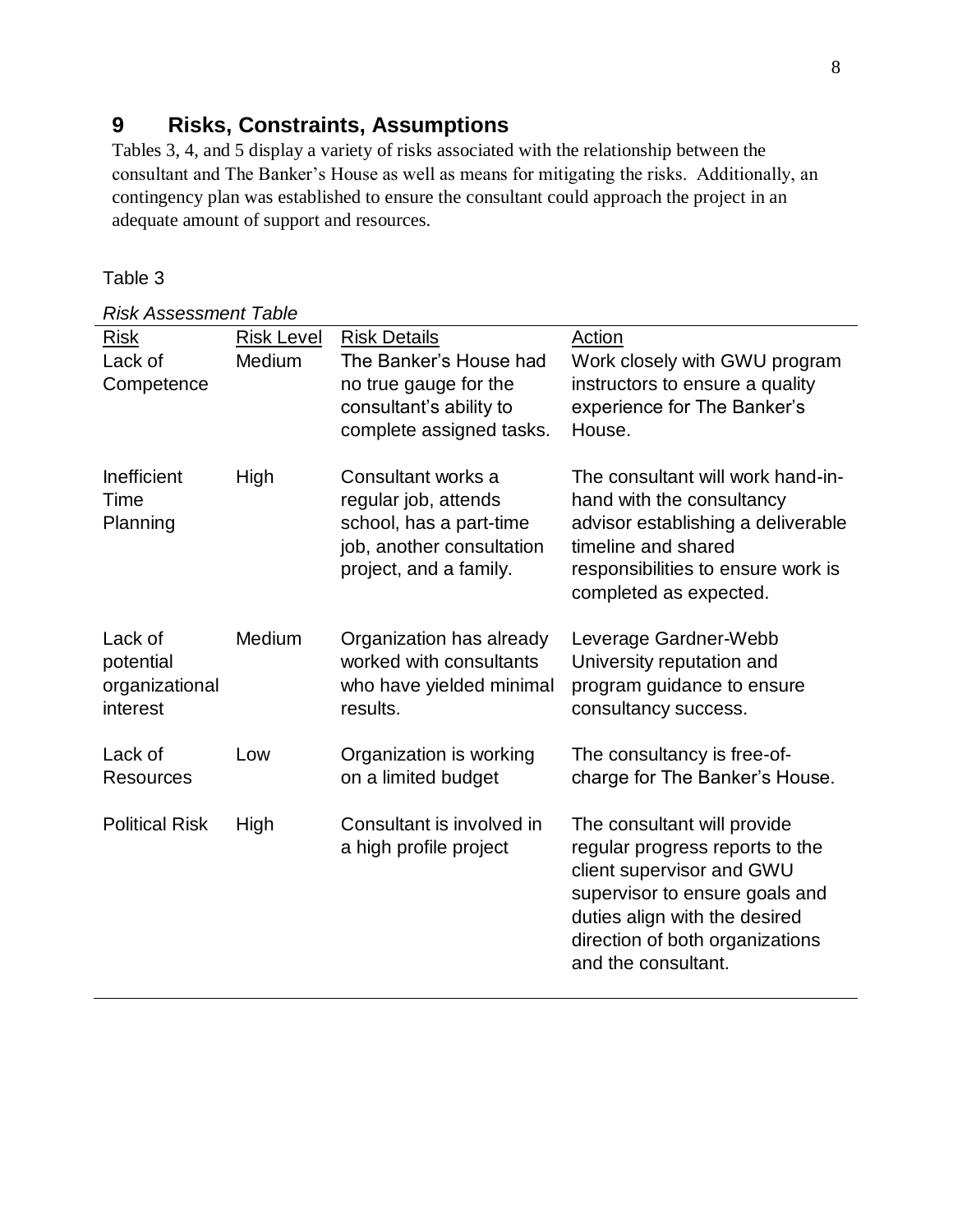#### Table 4

*Mitigation Plan*

| Risk<br>Lack of<br>Competence                      | <b>Activity</b><br>Education<br>and<br>Awareness | <b>Objectives</b><br>Classes, seminars,<br>council, and committee<br>meetings | <b>Action Details</b><br>Attend all GWU classes and<br>seminars for better<br>understanding of Strategic<br>Planning. Attend and participate<br>in all Banker's House<br>council, sub-committee<br>meetings, and planning<br>sessions as well as events at<br>the venue. |
|----------------------------------------------------|--------------------------------------------------|-------------------------------------------------------------------------------|--------------------------------------------------------------------------------------------------------------------------------------------------------------------------------------------------------------------------------------------------------------------------|
| Time<br>Commitment                                 | Preventative<br><b>Measures</b>                  | Scale-back involvement<br>in Outside activities                               | To enhance the experience for<br>both the consultant and the<br>client, the consultant retired<br>from second job with a local<br>sports team.                                                                                                                           |
| Lack of<br>potential<br>organizational<br>interest | Preventative<br><b>Measures</b>                  | <b>Increase Visibility</b>                                                    | The consultant will help plan<br>and attend events at the venue<br>to establish a higher level of<br>visibility near and around the<br>organization.                                                                                                                     |
| Lack of<br><b>Resources</b>                        | Enhance<br>Support                               | <b>Involve Support Team</b>                                                   | Student will involve GWU staff<br>members to increase<br>consultation accuracy to ensure<br>proper program implementation.                                                                                                                                               |
| <b>Political Risk</b>                              | Preventative<br>Education                        | <b>Structured Report backs</b>                                                | Consultant will request progress<br>reports from the client and GWU<br>to ensure consultation is<br>meeting/exceeding<br>expectations. Information will be<br>reported to GWU for ease-of-<br>mind.                                                                      |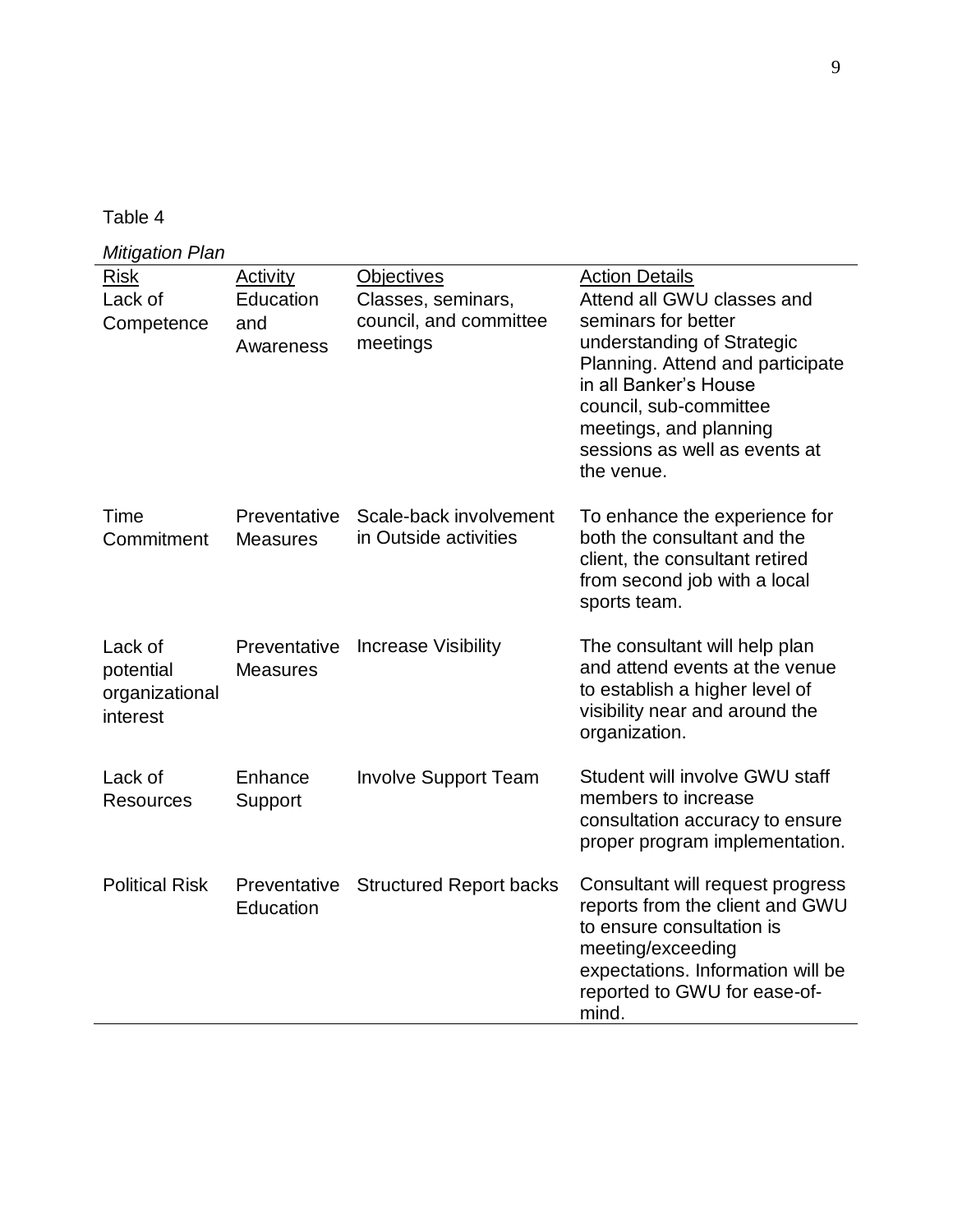Table 5

*Contingency Plan* **Function Contingency Planning** Education and Awareness • Intensify seminar opportunities Schedule additional events at The Banker's House • Release consultancy 360 survey Preventative Measures • Resign responsibilities from 2nd job • Increase frequency of planning meetings • Volunteer at upcoming events at The Banker's House Enhance Support and Preventative Education • Meet with site supervisor weekly to until back on track • Consult with GWU staff often' report back, request critique • Meet with both site supervisor and GWU supervisor for informational alignment

## <span id="page-14-0"></span>**10 Financial Plan**

The financial budget required to plan and deliver consultation services, both for The Banker's House and for myself were actually quite minimal. My major responsibility was to plan and orchestrate a strategic planning process. This took very little resources. We had some expense in paper copies, no expense on rental space for the meeting, but invested many volunteer hours from both myself, and the organization. The Banker's House Executive Director is paid monthly and she worked quite a bit in helping me organize the meeting. As for the remainder of the process, the budgetary needs were exclusively dedicated to operational expenses of The Banker's House. However, through my involvement with the marketing initiatives, we invested up to \$100 on Facebook ads, \$400 on brochures, an additional \$100 per printed deliverable each quarter, and \$100 annually for the website online storage space during my website upkeep tenure. Again, these amounts were not affiliated with my services directly, but have been added to the organization's budget as part of my direct influence.

## <span id="page-14-1"></span>**11 Quality Assurance Plan**

The quality assurance committee was formed during the strategic planning process and developed the following plan as seen in Table 6.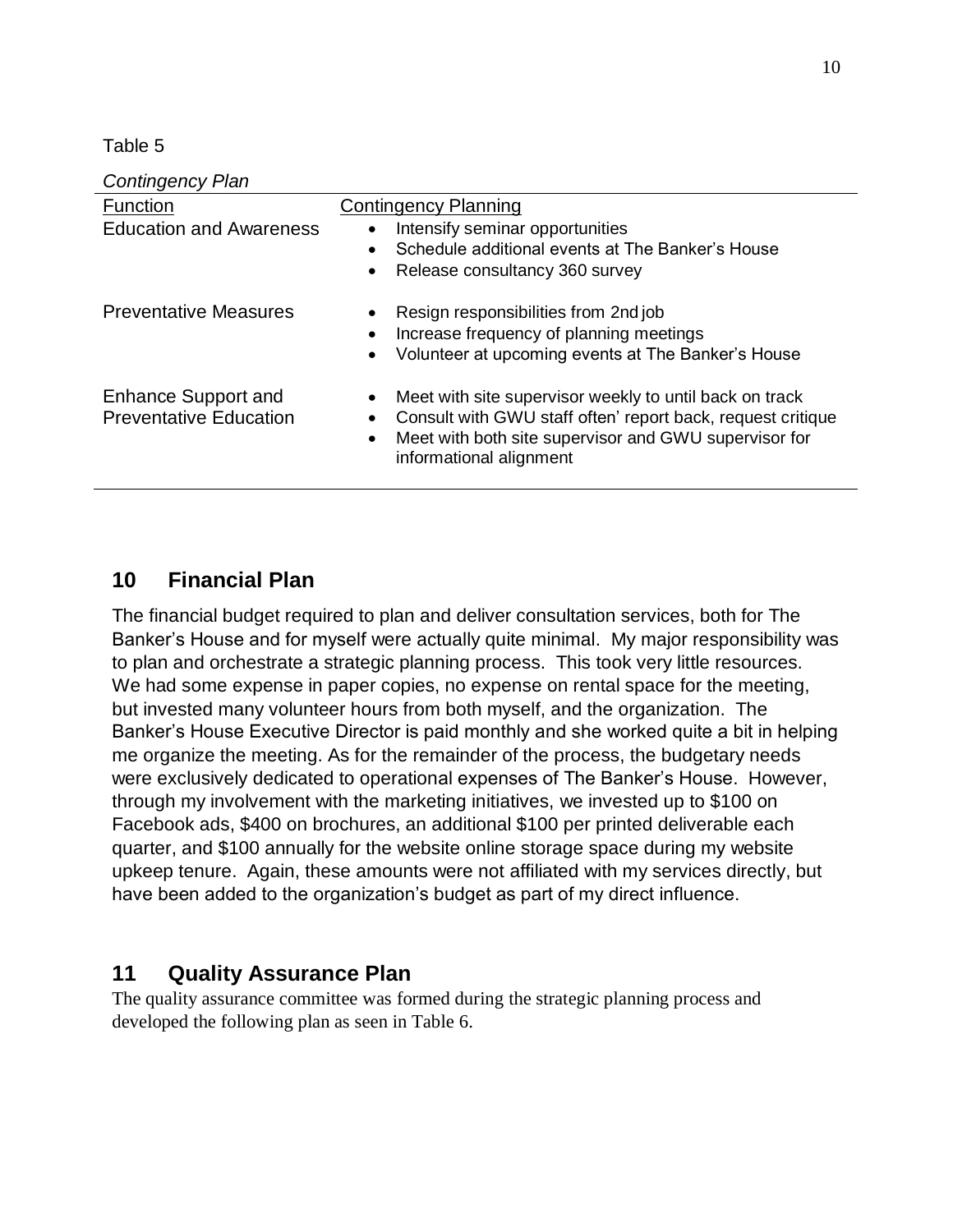#### Table 6

# *Quality Assurance Plan*

| $x^2$ and $y^2$ , too at all too that if                                                                     |                                                                                                                                                                                                           |                                                                                                             |                  |                                                                                    |                                                                                         |                                                                                            |
|--------------------------------------------------------------------------------------------------------------|-----------------------------------------------------------------------------------------------------------------------------------------------------------------------------------------------------------|-------------------------------------------------------------------------------------------------------------|------------------|------------------------------------------------------------------------------------|-----------------------------------------------------------------------------------------|--------------------------------------------------------------------------------------------|
| <b>Strategic Goals</b>                                                                                       | Strategies                                                                                                                                                                                                | Measures                                                                                                    | <b>Baseline</b>  | Target 2016                                                                        | Target 2017                                                                             | <b>Target</b><br>2018                                                                      |
| Goal 1: Banker's<br>House finances and<br>operations will<br>demonstrate the<br>highest level of<br>fidelity | Establish<br>accounting policies<br>and procedures and<br>division of<br>responsibilities for<br>overseeing<br>finances                                                                                   | <b>Annual Review</b>                                                                                        | N/A              | Completed by<br>December 2016                                                      | Reviewed<br>and Updated<br>before end of<br>2017                                        | Reviewed<br>and<br>Updated<br>before end<br>of 2018                                        |
|                                                                                                              | Complete a pro<br>forma budget<br>analysis and audit<br>for accuracy                                                                                                                                      | Bi-annual<br>Review                                                                                         | $\boldsymbol{0}$ | Completed by<br>summer of<br>2016                                                  | Reviewed<br>twice<br>January 2017                                                       | Reviewed<br>by January<br>2018                                                             |
|                                                                                                              | Monitor facility<br>and evaluate<br>additional financial<br>needs, capital<br>improvements or<br>maintenance/<br>replacement costs                                                                        | Monitor<br>projects<br>transparently<br>using MS Excel<br>$-$ include<br>project, reason,<br>budget, actual | $\boldsymbol{0}$ | Begin by<br>August 2016                                                            | Complete<br>listing of all<br>projects<br>reviewed<br>monthly by<br>advisory<br>council | Complete<br>listing of<br>all projects<br>reviewed<br>monthly<br>by<br>advisory<br>council |
| Goal 2: Banker's<br>House will show<br>adequate and<br>effective<br>governance.                              | Establish which<br>committees are<br>needed<br>$\sim$ Foundation<br>Board<br>$~\sim$ Advisory<br>Council<br>$\sim$ Strategic<br>Planning Com.<br>$\sim$ Volunteer<br>Committee<br>$\sim$ Others as needed | Creation of<br>committees and<br>progress<br>reporting of<br>committees                                     | 6                | Identify<br>committee<br>ambassadors to<br>formulate and<br>champion<br>committees | Quarterly<br>Committee<br>Reports to<br>Advisory<br>Board                               | Quarterly<br>Committee<br>Reports to<br>Advisory<br>Board                                  |
| Goal 3: The<br>Banker's House<br>will reconcile<br>committee reports<br>with strategic plan<br>goals         | Monthly review of<br>goals                                                                                                                                                                                | Report<br>progress of<br>goals with<br>advisor<br>council                                                   | $\overline{0}$   | N/A                                                                                | Reassess/'re<br>align Goals<br>as needed                                                | Reassess/;<br>realign<br>Goals as<br>needed                                                |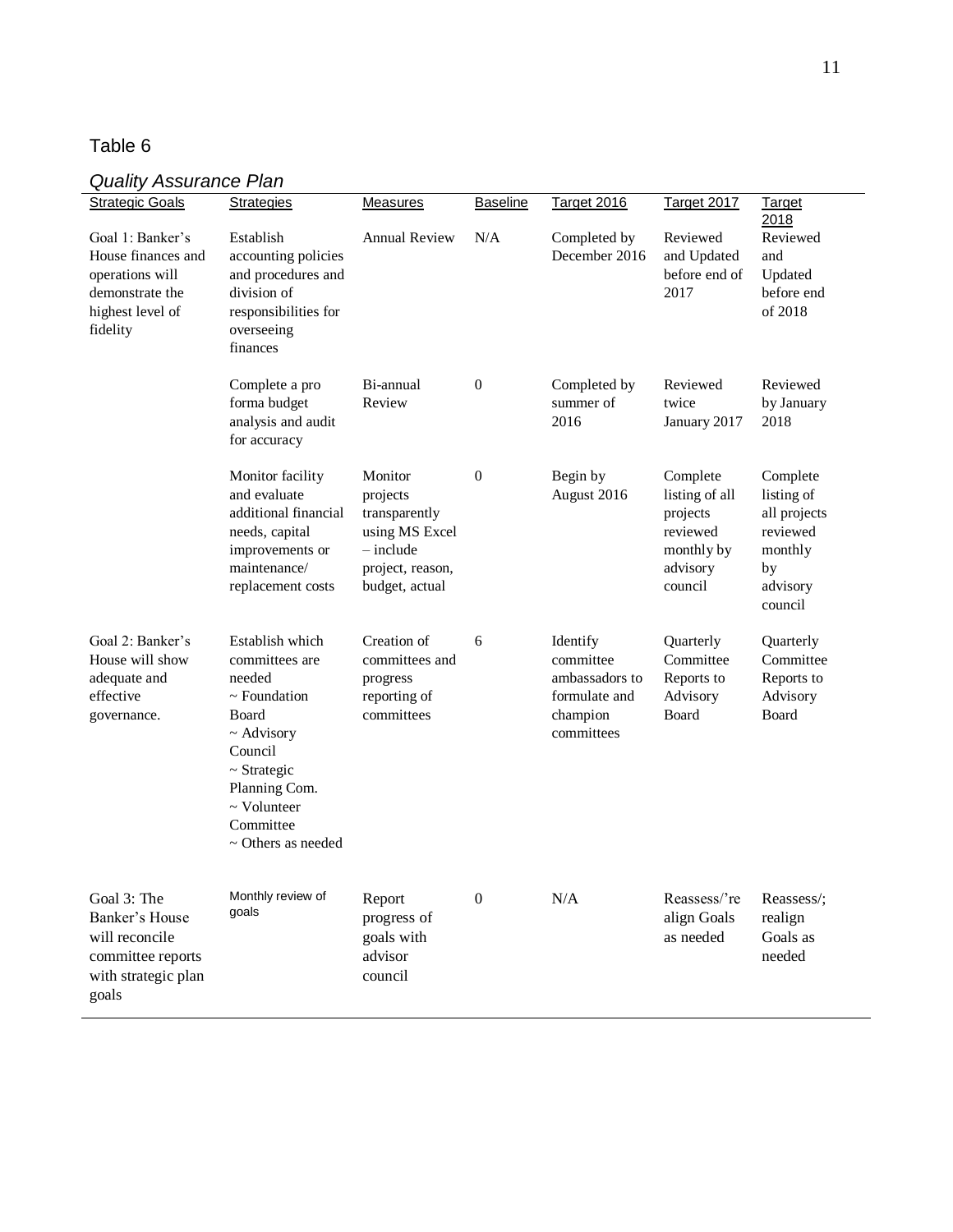## **Bibliography**

- <span id="page-16-0"></span>Cruz, J. (2014). Great Leaders Inspire Great Followership. Leadership Excellence Essentials, 31(8), 48.
- HyLown Consulting LLC. (n.d.). Brief Introduction to Z-Tests | Power and Sample Size Knowledge Base | HyLown. Retrieved April 07, 2017, from http://powerandsamplesize.com/Knowledge/z-test-intro
- Hypothesis Testing (cont...). (n.d.). Retrieved April 07, 2017, from https://statistics.laerd.com/statistical-guides/hypothesis-testing-3.php
- Kim, C., & Schachter, H. L. (2013). Exploring Followership in a Public Setting: Is It a Missing Link Between Participative Leadership and Organizational Performance? The American Review of Public Administration, 45(4), 436-457. Retrieved February 4, 2016.
- NEDARC The National EMSC Data Analysis Resource Center, University of Utah. (n.d.). Median. Retrieved April 07, 2017, from https://www.goodreads.com/book/show/77533.Statistics\_for\_People\_Who\_Think \_They\_Hate\_Statistics
- Rosenbauch, W. E., Pittman, T. S., & Potter, E. H., III. (2012). What Makes a Follower? Contemporary Issues in Leadership, 7th ser., 1-6.
- Task 6 Develop a Mitigation Strategy. (n.d.). Retrieved November 16, 2016, from http://mitigationguide.org/task-6/the-mitigation-strategy-goals-actions-action-plan/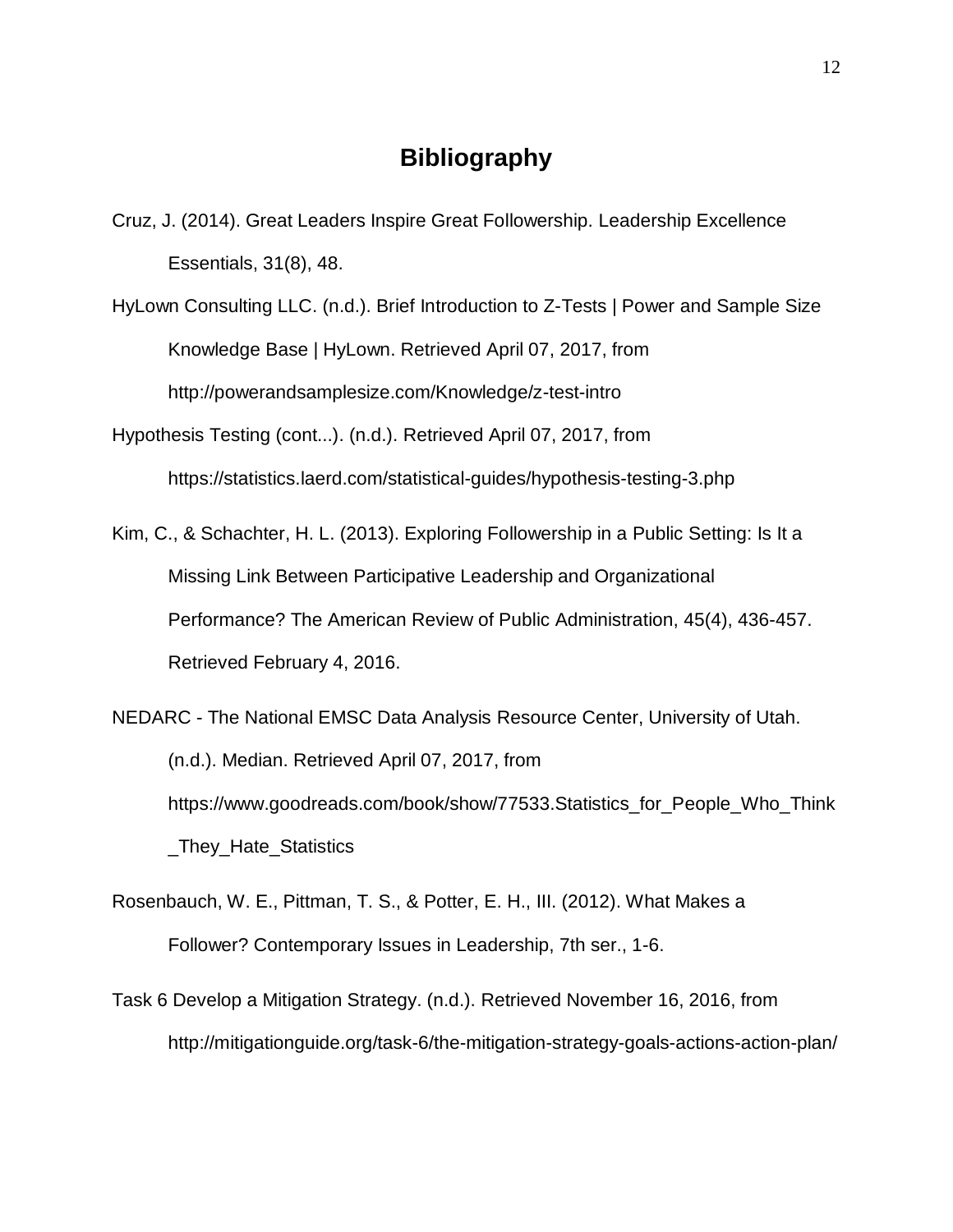WikiHow. (2017, June 22). How to Write a Contingency Plan. Retrieved from

<https://www.wikihow.com/Write-a-Contingency-Plan>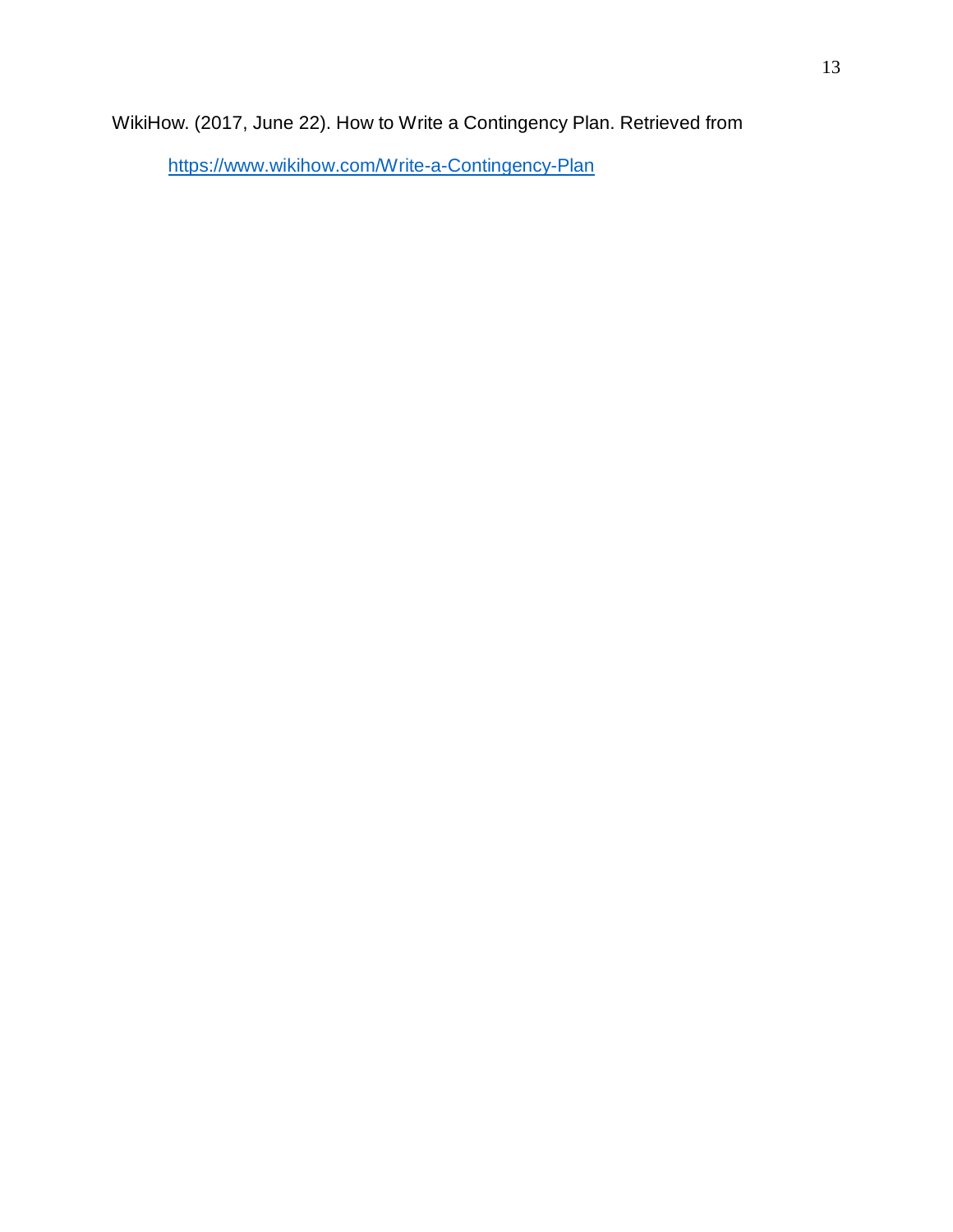## **Appendix A**

#### **The Banker's House Mission Statement**

*"The Banker's House seeks to engage, entertain and educate by providing extraordinary events and inspirational encounters in a stunning, historic setting."*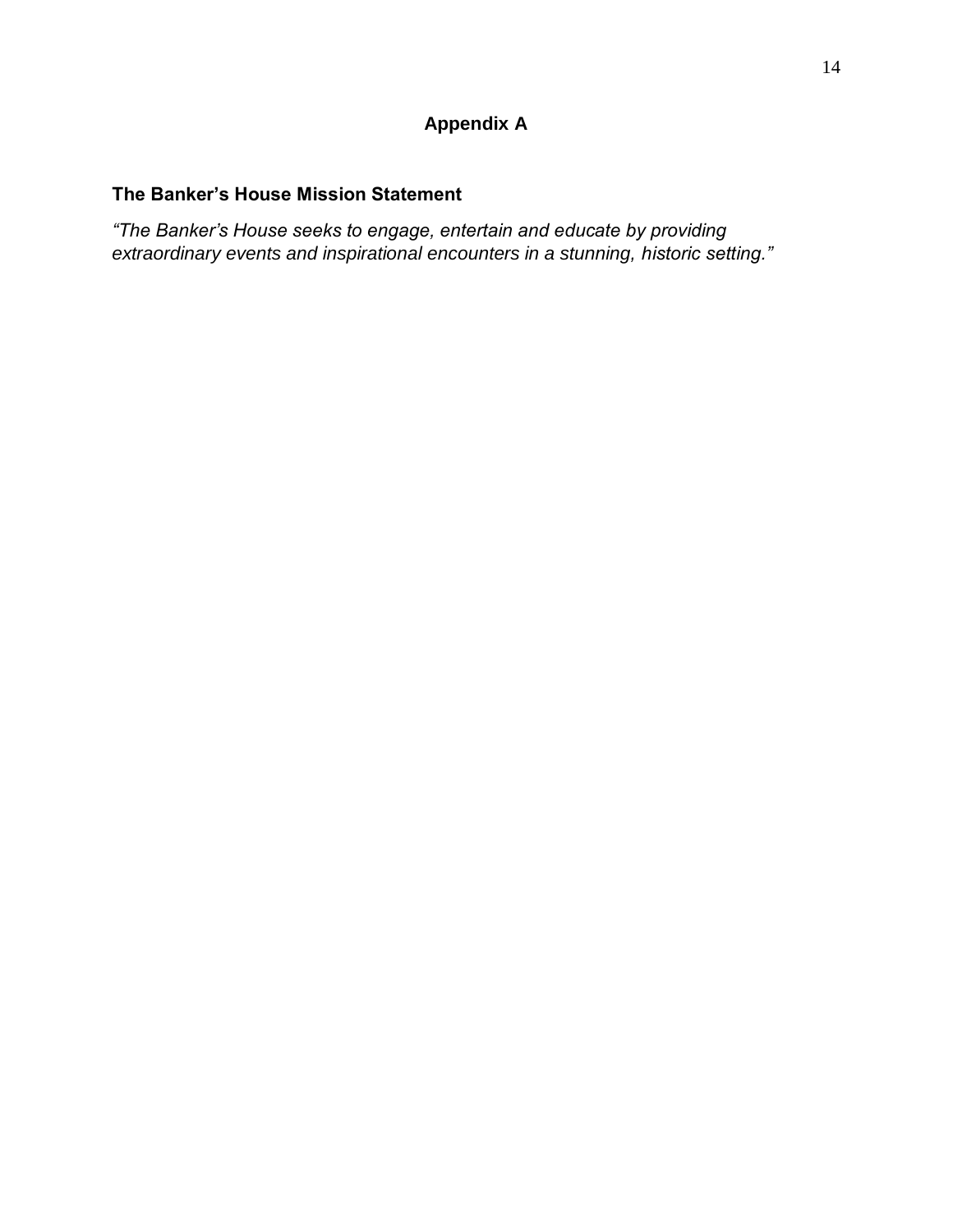## **Appendix B**

## Table 5

# *Marketing Strategic Plan*

| mamomiy unalogiy rilam<br><b>Strategic Goals</b><br>Goal 1: Increase<br>awareness of<br>public events and<br>rental space for<br>private events | <b>Strategies</b><br>Paid advertising<br>Press releases for all<br>events<br>Posting for all events<br>(web and/or social<br>media)<br>Update chamber of                                                                                                                                                                                                 | <b>Measures</b><br>Awareness<br>Surveys<br>% of Awareness                                            | <b>Baseline</b><br>2015<br>Deliverables | Target 2016<br>Increase %<br>awareness<br>Increase<br>Social Media<br>Impressions | Target 2017<br>Increase %<br>awareness<br>Increase<br>Social Media<br>Impressions | Target 2018<br>Increase %<br>awareness<br>Increase<br>Social Media<br>Impressions |
|-------------------------------------------------------------------------------------------------------------------------------------------------|----------------------------------------------------------------------------------------------------------------------------------------------------------------------------------------------------------------------------------------------------------------------------------------------------------------------------------------------------------|------------------------------------------------------------------------------------------------------|-----------------------------------------|-----------------------------------------------------------------------------------|-----------------------------------------------------------------------------------|-----------------------------------------------------------------------------------|
|                                                                                                                                                 | commerce and CVB<br>listings<br>New brochures                                                                                                                                                                                                                                                                                                            |                                                                                                      |                                         |                                                                                   |                                                                                   |                                                                                   |
| Goal 2: Create a<br>public education<br>presentation                                                                                            | Video<br>New photography<br>New marketing materials                                                                                                                                                                                                                                                                                                      | <b>School Visits</b><br>(two-way)<br>Share digital<br>media with<br>schools                          | N/A                                     | Schedule 1<br>school visit to<br>BH                                               | Schedule 4<br>school visit<br>to BH                                               | Schedule 6<br>school visit<br>to BH                                               |
| Goal 3: Develop a<br>social media and<br>communications<br>strategy                                                                             | Schedule updates of<br>what is going on with the<br>Banker's House. Show<br>landscaping<br>improvements, plans of<br>what is to come, events,<br>etc.                                                                                                                                                                                                    | Number of<br><b>Monthly Social</b><br>Media Posts<br>Number of<br>Likes/Shares                       | 2015<br>Deliverables                    | Increase %<br>awareness<br>Increase<br>Social Media<br>Impressions                | 2016<%<br>Awareness,<br>likes, shares                                             | 2017<%<br>Awareness,<br>likes, shares                                             |
| Goal 4: Develop a<br>Separate<br>Webpage for<br>Weddings                                                                                        | Focus on weddings<br>differently than other<br>events. Brides want to<br>see just what interests<br>them while<br>planning. Develop a<br>partnership with other<br>venues who are more<br>upscale and be the<br>second choice that is<br>recommended. Wineries<br>who are turning down<br>events due to scheduling<br>would be good partners<br>as well. | # of Partnerships<br>Developed<br># of Weddings<br>or Events<br><b>Booked</b><br>Webpage<br>Designed | N/A                                     | Develop<br>Webpage                                                                | Increase # of<br>wedding<br>Increase<br>Revenues                                  | Increase # of<br>wedding<br>Increase<br>Revenues                                  |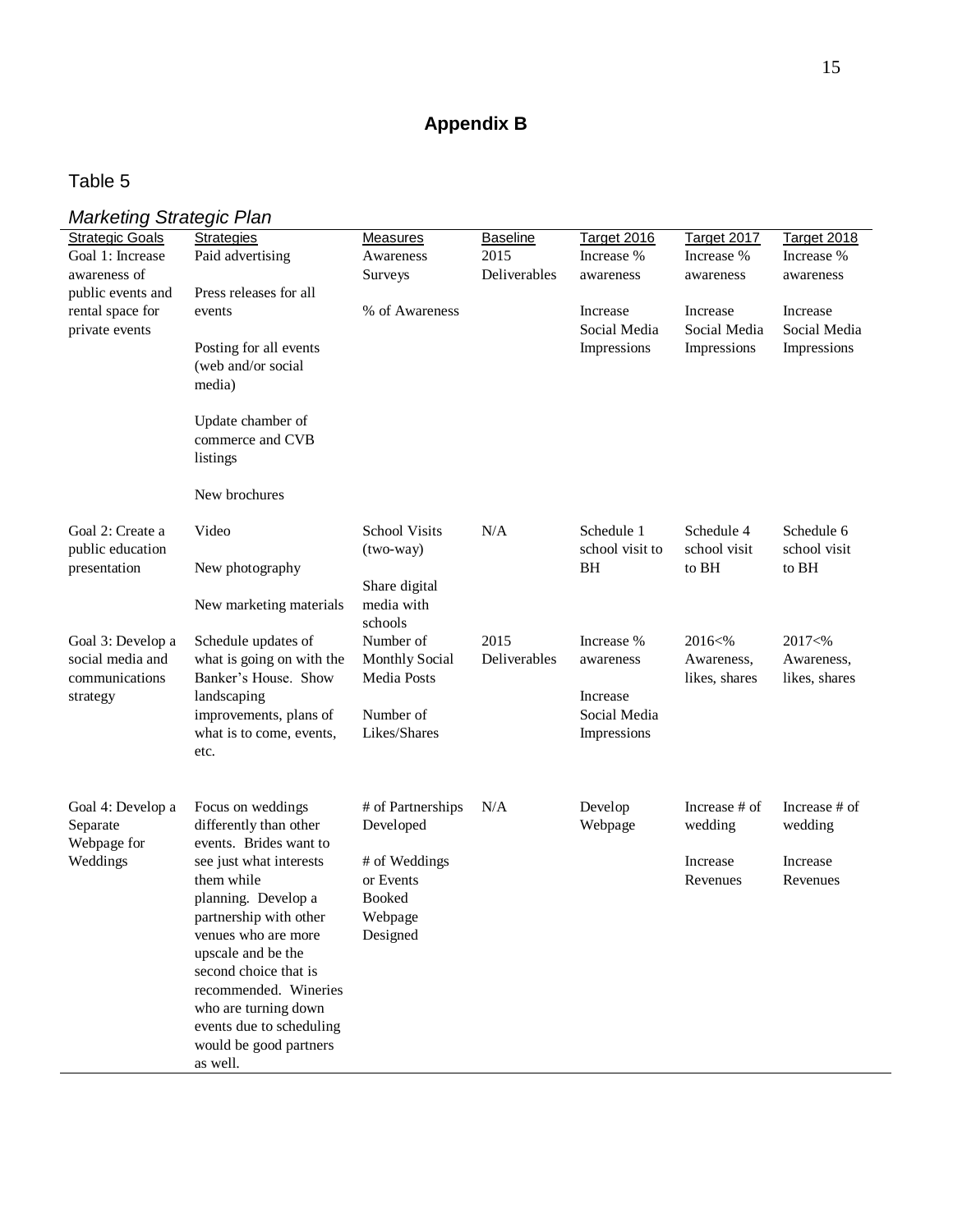## **Appendix C**

## Table 6

| <b>L</b> duit o                       |                                                                        |                                                                 |                   |               |                          |
|---------------------------------------|------------------------------------------------------------------------|-----------------------------------------------------------------|-------------------|---------------|--------------------------|
|                                       | Program Development Strategic Plan                                     |                                                                 |                   |               |                          |
| <b>Strategic Goals</b>                | <b>Strategies</b>                                                      | Measures                                                        | <b>Baseline</b>   | Target 2016   | Target 2017              |
| Goal 1: Market                        | Look through previous                                                  | # of venue                                                      | Greg/Caroly       | N/A           | Finalize                 |
| Research                              | research or online at                                                  | contacts                                                        | n                 |               | research by              |
|                                       | similar rental venues to<br>compare services and<br>marketing strategy | Validate/realign/<br>create services to<br>enhance<br>offerings |                   |               | September                |
| Goal 2: Historical<br>and Educational | Invite architectural<br>students from colleges                         | FB analytics                                                    | Program<br>Dev.   | N/A           | Bi-weekly<br>info        |
| Information often<br>communicated     | and universities to visit.<br>survey, and share                        | # of visits                                                     | Committee         |               | deliverables             |
| about the house                       | thoughts                                                               |                                                                 |                   |               | 1 Visit                  |
| Goal 3:<br><b>Fundraising Event</b>   | Schedule 3 events for<br>fundraising.                                  | Actual planned<br>events                                        | Program<br>Dev.   | N/A           | Beer and<br>Food Pairing |
| Series                                |                                                                        |                                                                 | Committee         |               |                          |
|                                       | $\sim$ Formal Gala<br>~ Garden Party (informal                         | # of visitors                                                   |                   |               | Garden Party             |
|                                       | picnic)                                                                | Satisfaction                                                    |                   |               |                          |
|                                       | ~ Beer and Food Pairing<br>Dinner                                      | Survey                                                          |                   |               |                          |
|                                       |                                                                        | <b>Ticket Sales</b>                                             |                   |               |                          |
| Goal $4$ :                            | <b>Survey Community</b>                                                | List of Wants                                                   | Program           | N/A           | Plan 2017                |
| Community<br>Needs                    | Needs                                                                  | from<br>Community                                               | Dev.<br>Committee |               | events based             |
|                                       |                                                                        |                                                                 |                   |               | on<br>community          |
|                                       |                                                                        | $#$ of events                                                   |                   |               | needs                    |
|                                       |                                                                        | aligned to needs<br>(satisfaction<br>survey)                    |                   |               |                          |
| Goal $5$ :                            | Bridal packages with                                                   | # of visits                                                     | Greg              | 1 partnership | Establish 1              |
| Partnerships With                     | Morgan & Wells to                                                      |                                                                 |                   |               | partnership              |
| <b>Area Attractions</b>               | include tickets to visit                                               | <b>Increased</b>                                                |                   |               |                          |
|                                       | Bankers House event                                                    | revenues                                                        |                   |               |                          |

Half off BH visit with Earl Scruggs Ticket

16

Target 2018

Develop marketing strategies supporting the research

Continue info blasts

4 Visit

Beer and Food Pairing

Garden Party

Formal Gala

Reassess community needs upon event completions and plan 2017 events accordingly

Establish 4 partnerships

partnerships

Track effectiveness

of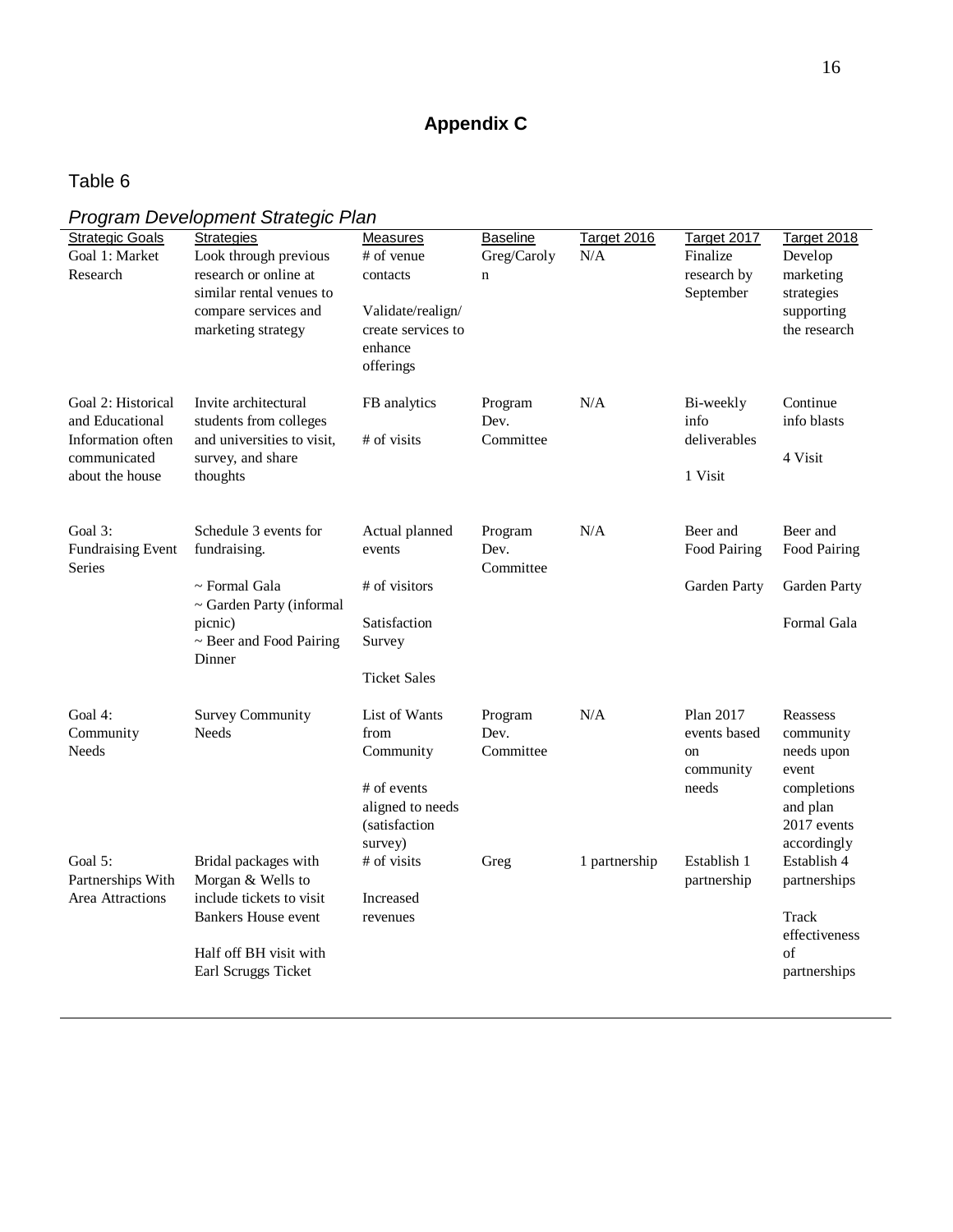## **Appendix D**

## Table 7

# *Program Development Strategic Plan*

|                        | $1.991$ and $2.019$ and $1.011$ and $1.011$                                          |                                                                                                                      |                 |             |                                   |                                                  |
|------------------------|--------------------------------------------------------------------------------------|----------------------------------------------------------------------------------------------------------------------|-----------------|-------------|-----------------------------------|--------------------------------------------------|
| <b>Strategic Goals</b> | <b>Strategies</b>                                                                    | Measures                                                                                                             | <b>Baseline</b> | Target 2016 | Target 2017                       | Target 2018                                      |
| Goal 1: Banker's       | Establish accounting                                                                 | <b>Annual Review</b>                                                                                                 | John            | N/A         | Completed                         | Reviewed                                         |
| House finances         | policies and procedures                                                              |                                                                                                                      |                 |             | by December                       | and Updated                                      |
| and operations         | and division of                                                                      |                                                                                                                      |                 |             | 2016                              | before end of                                    |
| will demonstrate       | responsibilities for                                                                 |                                                                                                                      |                 |             |                                   | 2017                                             |
| the highest level      | overseeing finances                                                                  |                                                                                                                      |                 |             |                                   |                                                  |
| of fidelity            |                                                                                      |                                                                                                                      |                 |             |                                   |                                                  |
|                        | Contribute to a three-<br>year business plan for the<br>Banker's House<br>operations | Evaluate actual<br>revenues and<br>expenses<br>compared to the<br>initial business<br>plan quarterly<br>and annually | John/Travis     | N/A         | Completed<br>by December<br>2016  | Reviewed<br>and Updated<br>before end of<br>2017 |
|                        | Complete a pro forma<br>budget analysis and audit<br>for accuracy                    | Bi-annual<br>Review                                                                                                  | Travis          | $\theta$    | Completed<br>by summer<br>of 2016 | Reviewed<br>twice<br>January 2017                |